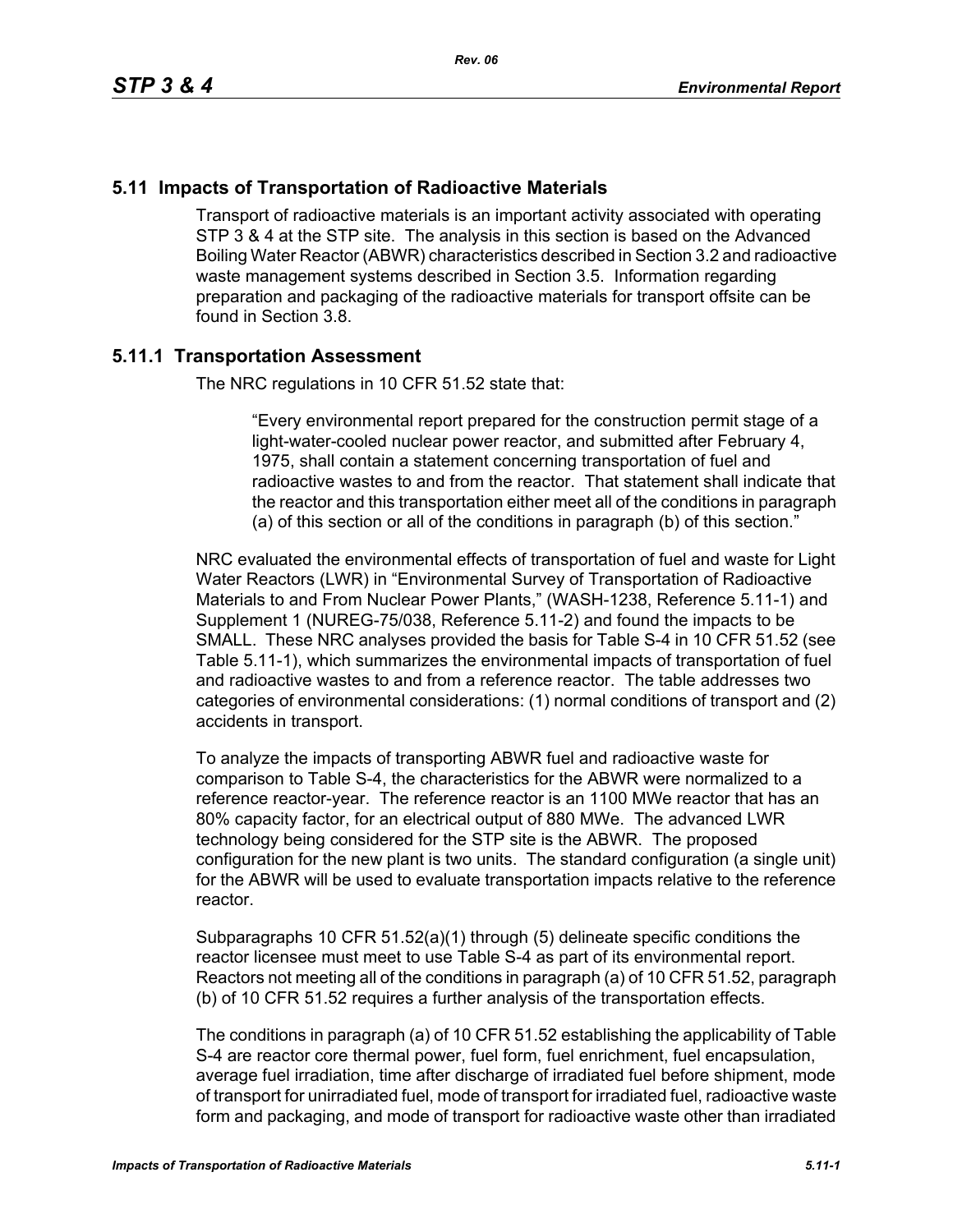fuel. The following subsections describe the characteristics of the ABWR relative to the conditions of 10 CFR 51.52 for use of Table S-4.

## **5.11.1.1 Reactor Core Thermal Power**

Subparagraph 10 CFR 51.52(a)(1) requires that the reactor have a core thermal power level not exceeding 3800 megawatts. The reference ABWR has a thermal power rating of 3926 MWt (Reference 5.11-3) and exceeds this condition.

The core power level was established as a condition because, for the LWRs being licensed when Table S-4 was promulgated, higher power levels typically indicated the need for more fuel and therefore more fuel shipments than were evaluated for Table S-4. This is not the case for the new LWR designs due to the higher unit capacity and higher burnup for these reactors. The annual fuel reloading for the reference reactor analyzed in WASH-1238 was 30 metric tons of uranium (MTU). The annual fuel loading for the ABWR is approximately 42 MTU. When normalized to equivalent electric output, the annual fuel requirement for the ABWR is approximately 29 MTU, roughly equal to that of the reference LWR.

## **5.11.1.2 Fuel Form**

Subparagraph 10 CFR 51.52(a)(2) requires that the reactor fuel be in the form of sintered uranium dioxide (UO2) pellets. The reference ABWR uses a sintered UO2 pellet fuel form (Reference 5.11-3) and meets this condition.

## **5.11.1.3 Fuel Enrichment**

Subparagraph 10 CFR 51.52(a)(2) requires that the reactor fuel have a U-235 enrichment not exceeding four percent by weight. For the ABWR, the enrichment of the initial core averages approximately 2.2% (Reference 5.11-3) and the average for reloads is approximately 3.2%. The ABWR fuel meets the four percent U-235 condition.

## **5.11.1.4 Fuel Encapsulation**

Subparagraph 10 CFR 51.52(a)(2) requires that the reactor fuel pellets be encapsulated in Zircaloy rods. The ABWR fuel uses Zircaloy-2 cladding (Reference 5.11-3) and meets this condition.

## **5.11.1.5 Average Fuel Irradiation**

Subparagraph 10 CFR  $51.52(a)(3)$  requires that the average burnup not exceed 33,000 MW-days per MTU. The average burnup is 32,300 MW-days per MTU for the ABWR, which meets this condition.

## **5.11.1.6 Time after Discharge of Irradiated Fuel before Shipment**

Subparagraph 10 CFR 51.52(a)(3) requires that no irradiated fuel assembly be shipped until at least 90 days after it is discharged from the reactor. The WASH-1238 analysis for Table S-4 assumes 150 days of decay time before shipment of any irradiated fuel assemblies. NUREG/CR-6703 (Reference 5.11-4), which updated this analysis to extend Table S-4 to burnups of up to 62,000 MW-days per MTU, assumes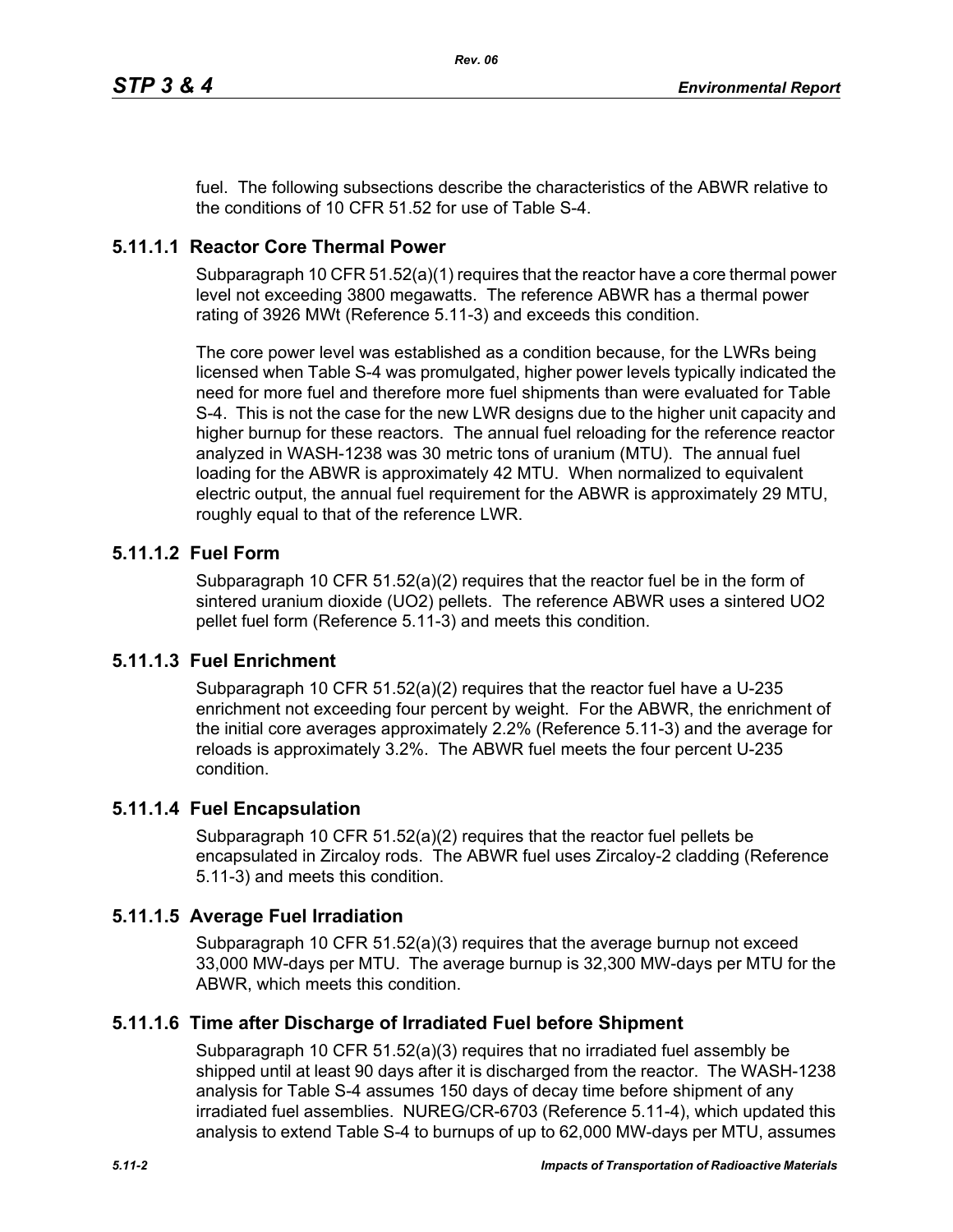a minimum of five years between removal from the reactor and shipment. Five years is the minimum decay time expected before shipment of irradiated fuel assemblies. The U.S. Department of Energy's (DOE's) contract for acceptance of spent fuel, as set forth in 10 CFR 961, Appendix E, requires a five-year minimum cooling time. In addition, NRC specifies five years as the minimum cooling period when it issues certificates of compliance for casks used for shipment of power reactor fuel (Reference 5.11-5). As described in Section 3.5, the ABWR units will have storage capacity exceeding that needed to accommodate five-year cooling of irradiated fuel prior to transport off site. The ABWR meets the minimum 90-day storage condition.

## **5.11.1.7 Radioactive Waste Form and Packaging**

Subparagraph 10 CFR 51.52(a)(4) requires that, with the exception of spent fuel, radioactive waste shipped from the reactor be packaged and in a solid form. As described in Subsection 3.5.4, STPNOC will process to a solid form, if required, and package the radioactive waste generated by the ABWR. STPNOC will comply with NRC (10 CFR 71) and DOT (49 CFR 173 and 178) packaging and transportation regulations for the shipment of radioactive material. Therefore, the ABWR meets this condition.

## **5.11.1.8 Transportation of Unirradiated Fuel**

Subparagraph 10 CFR 51.52(a)(5) requires that unirradiated fuel be shipped to the reactor site by truck. Fuel is currently transported to STP 1 & 2 by truck. STPNOC will receive fuel via truck shipments for STP 3 & 4.

Table S-4 includes a condition that the truck shipments not exceed 73,000 pounds as governed by federal or state gross vehicle weight restrictions. The fuel shipments to the STP site will comply with federal and state weight restrictions. Therefore, the ABWR meets this condition.

## **5.11.1.9 Transportation of Irradiated Fuel**

Subparagraph 10 CFR 51.52(a)(5) allows for truck, rail, or barge transport of irradiated fuel. DOE is responsible for spent fuel transportation from reactor sites to the repository and will make the decision on transport mode as specified in 10 CFR 961. For the impacts analysis described in Subsection 5.11.2, STP assumed that all spent fuel shipments will be made using legal weight trucks, which is a conservative assumption for this analysis. Therefore, the ABWR meets this condition.

## **5.11.1.10 Transportation of Radioactive Waste other than Irradiated Fuel**

Subparagraph 10 CFR 51.52(a)(5) requires that the mode of transport of radioactive waste other than irradiated fuel be either truck or rail. STPNOC will ship this radioactive waste from the ABWR units by truck.

Radioactive waste shipments are subject to a weight limitation of 73,000 pounds per truck. Radioactive waste from the ABWR will comply with federal or state weight restrictions. Therefore, the ABWR meets this condition.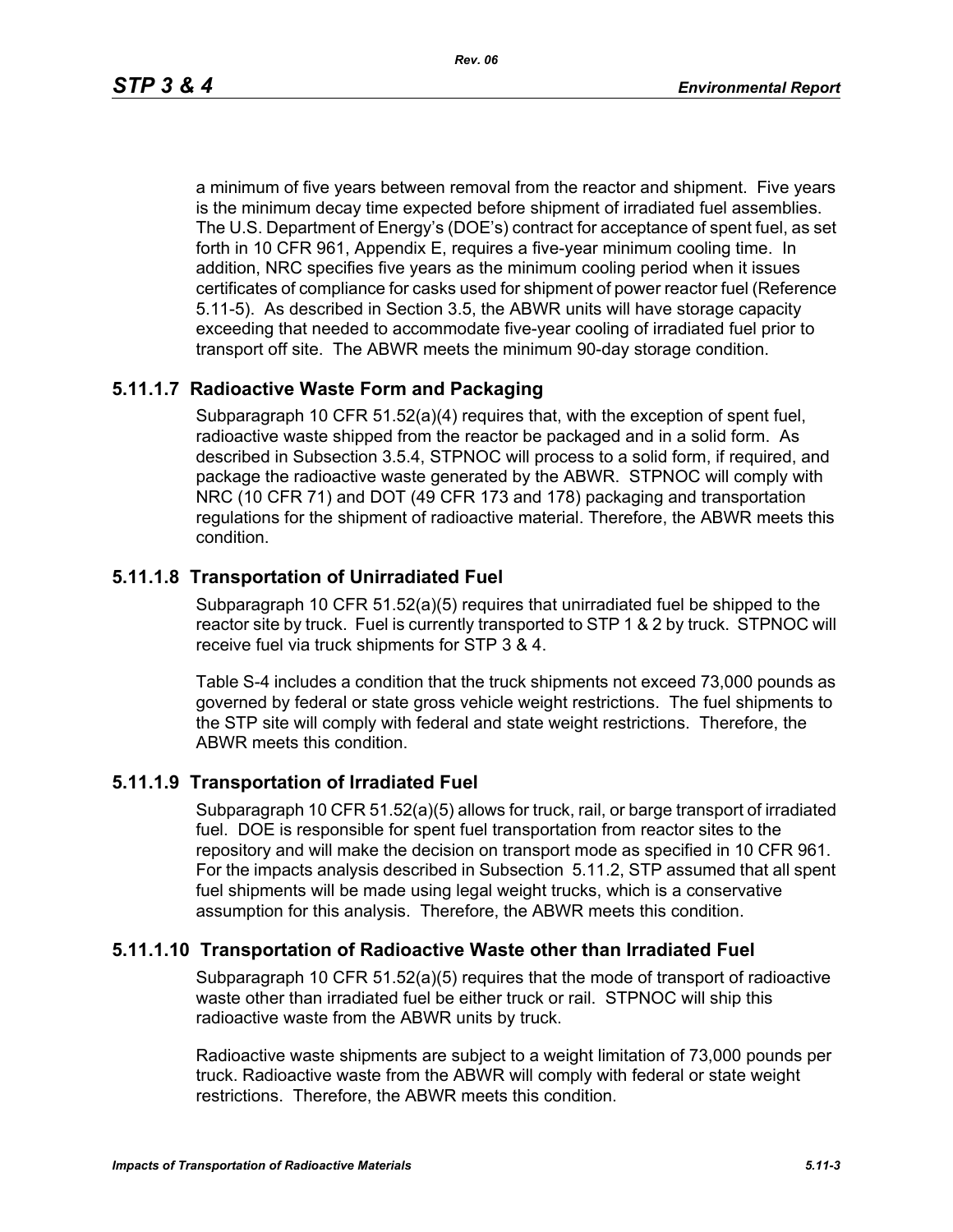## **5.11.1.11 Number of Truck Shipments**

Table S-4 limits traffic density to less than one truck shipment per day or three rail cars per month. STP has estimated the number of truck shipments that will be required assuming that all radioactive materials (fuel and waste) are received at the site or transported offsite via truck.

Table 5.11-2 summarizes the number of truck shipments of unirradiated fuel. The table also normalizes the number of shipments to the electrical output for the reference reactor analyzed in WASH-1238. When normalized for electrical output, the number of truck shipments of unirradiated fuel for the ABWR is approximately equal to the number of truck shipments estimated for the reference LWR.

For the ABWR, the initial core load is approximately 151 MTU per unit and the annual reload requirements are estimated at approximately 42 MTU per year per unit. This equates to about 872 fuel assemblies in the initial core (assuming 0.17388 MTU per fuel assembly) and 244 fuel assemblies per year for refueling. The fuel assemblies would be packaged two per container. Truck shipments would be able to accommodate 14 containers for a total of 28 fuel assemblies per shipment. The capacity of a truck shipment would be the same for the initial core and the reloads.

The numbers of spent fuel shipments were estimated as follows. For the reference LWR analyzed in WASH-1238, NRC assumed that 60 shipments per year will be made, each carrying 0.5 MTU of spent fuel. This amount is equivalent to the annual refueling requirement of 30 MTU per year for the reference LWR. For this transportation analysis, STP assumed that it would also ship spent fuel from the ABWR at a rate equal to the annual refueling requirement. The shipping cask capacities used to calculate annual spent fuel shipments were assumed to be the same as those for the reference LWR (0.5 MTU per legal weight truck shipment). This results in 85 shipments per year for one ABWR. After normalizing for electrical output, the number of spent fuel shipments is 59 per year for the ABWR. The normalized spent fuel shipments for the ABWR would be approximately the same as the reference reactor that was the basis for Table S-4.

Table 5.11-3 presents estimates of annual waste volumes and numbers of truck shipments. The values are normalized to the reference LWR analyzed in WASH-1238. The normalized annual waste volumes and waste shipments for the ABWR will be less than the reference reactor that was the basis for Table S-4.

The normalized total numbers of truck shipments of fuel and radioactive waste to and from the reactor are estimated at 96 per year for the ABWR. These radioactive material transportation estimates are well below the one truck shipment per day condition given in 10 CFR 51.52, Table S-4. Doubling the estimated number of truck shipments to account for empty return shipments still results in number of shipments well below the one-shipment-per-day condition. Therefore, the ABWR meets this condition.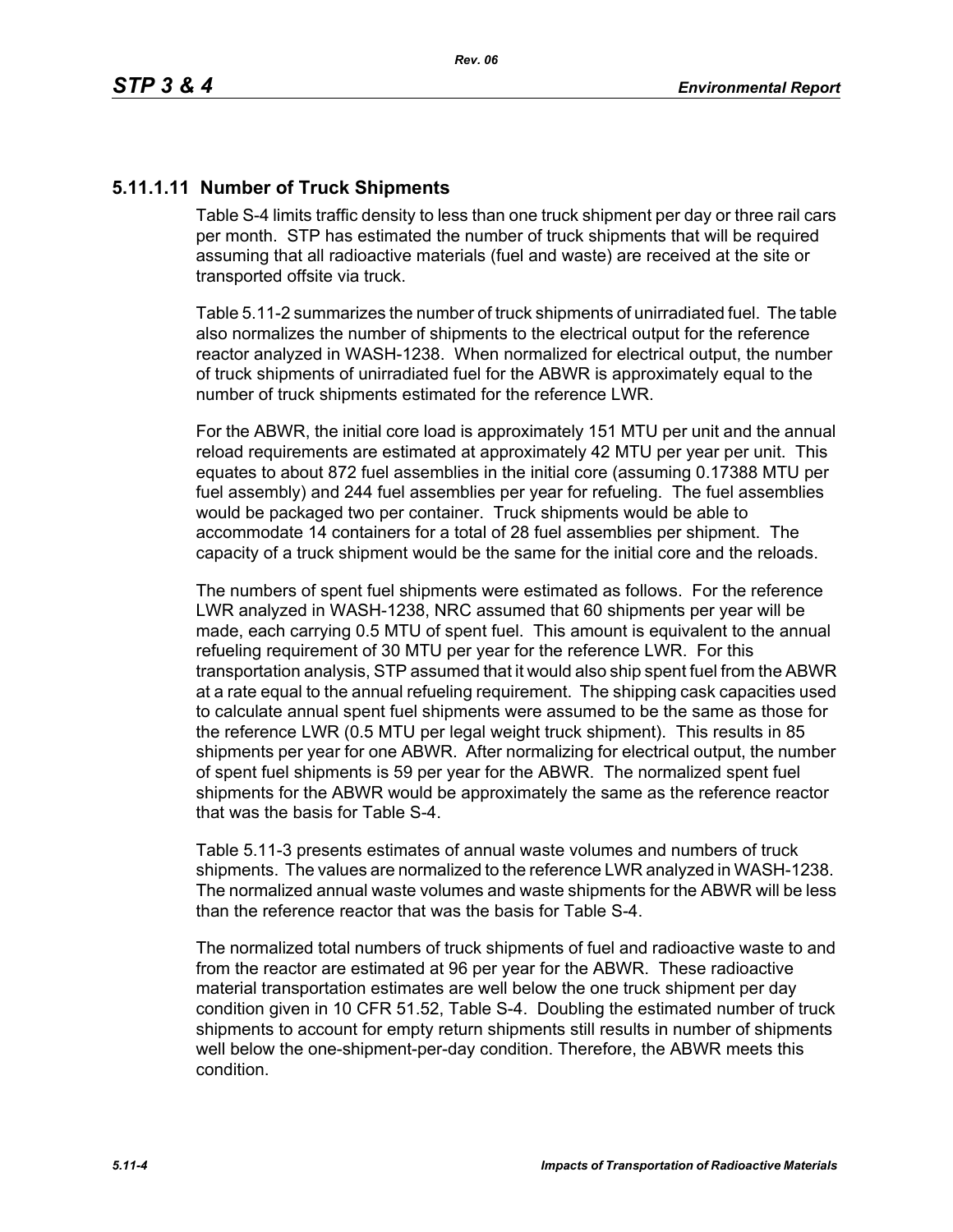## **5.11.1.12 Summary**

Table 5.11-4 summarizes the reference conditions in paragraph (a) of 10 CFR 51.52 for use in Table S-4, and the values for the ABWR. The ABWR does not meet the condition for rated thermal power. Therefore, Subsection 5.11.2 and Section 7.4 present additional analyses of fuel transportation effects for normal conditions and accidents, respectively. Transportation of radioactive waste is consistent with the conditions assumed in References 5.11-1 and 5.11-2 and no further analysis is required.

## **5.11.2 Incident-Free Transportation Impacts Analysis**

Environmental impacts of incident-free transportation of fuel are discussed in this section. Transportation accidents are discussed in Section 7.4.

NRC analyzed the transportation of radioactive materials in its assessments of environmental impacts for the proposed/approved ESP sites at North Anna, Clinton, and Grand Gulf (Reference 5.11-6, 5.11-7, and 5.11-8). The NRC analyses were reviewed for guidance in assessing transportation impacts for the ABWR units at the STP site.

## **5.11.2.1 Transportation of Unirradiated Fuel**

Table S-4 of 10 CFR 51.52 includes conditions related to radiological doses to transport workers and members of the public along transport routes. These doses, based on calculations in WASH-1238, are a function of the radiation dose rate emitted from the unirradiated fuel shipments, the number of exposed individuals and their locations relative to the shipment, the time of transit (including travel and stop times), and the number of shipments to which the individuals are exposed. In its assessments of environmental impacts for proposed ESP sites, NRC calculated the radiological dose impacts of unirradiated fuel transportation using the RADTRAN 5 computer code. The RADTRAN 5 calculations estimated worker and public doses associated with annual shipments of unirradiated fuel.

One of the key assumptions in WASH-1238 for the reference LWR unirradiated fuel shipments is that the radiation dose rate at one meter from the transport vehicle is about 0.1 millirem per hour. This assumption was also used by NRC to analyze advanced LWR unirradiated fuel shipments for the proposed ESP sites. This assumption is reasonable for all of the advanced LWR types because the fuel materials will all be low-dose-rate uranium radionuclides and will be packaged similarly (inside a metal container that provides little radiation shielding). The per-shipment dose estimates are "generic" (i.e., independent of reactor technology) because they were calculated based on an assumed external radiation dose rate rather than the specific characteristics of the fuel or packaging. Thus, the results can be used to evaluate the impacts for any of the advanced LWR designs. Other input parameters used in the NRC radiation dose analysis for advanced LWR unirradiated fuel shipments are summarized in Table 5.11-5. The results for this "generic" fresh fuel shipment based on the RADTRAN 5 analyses are as follows: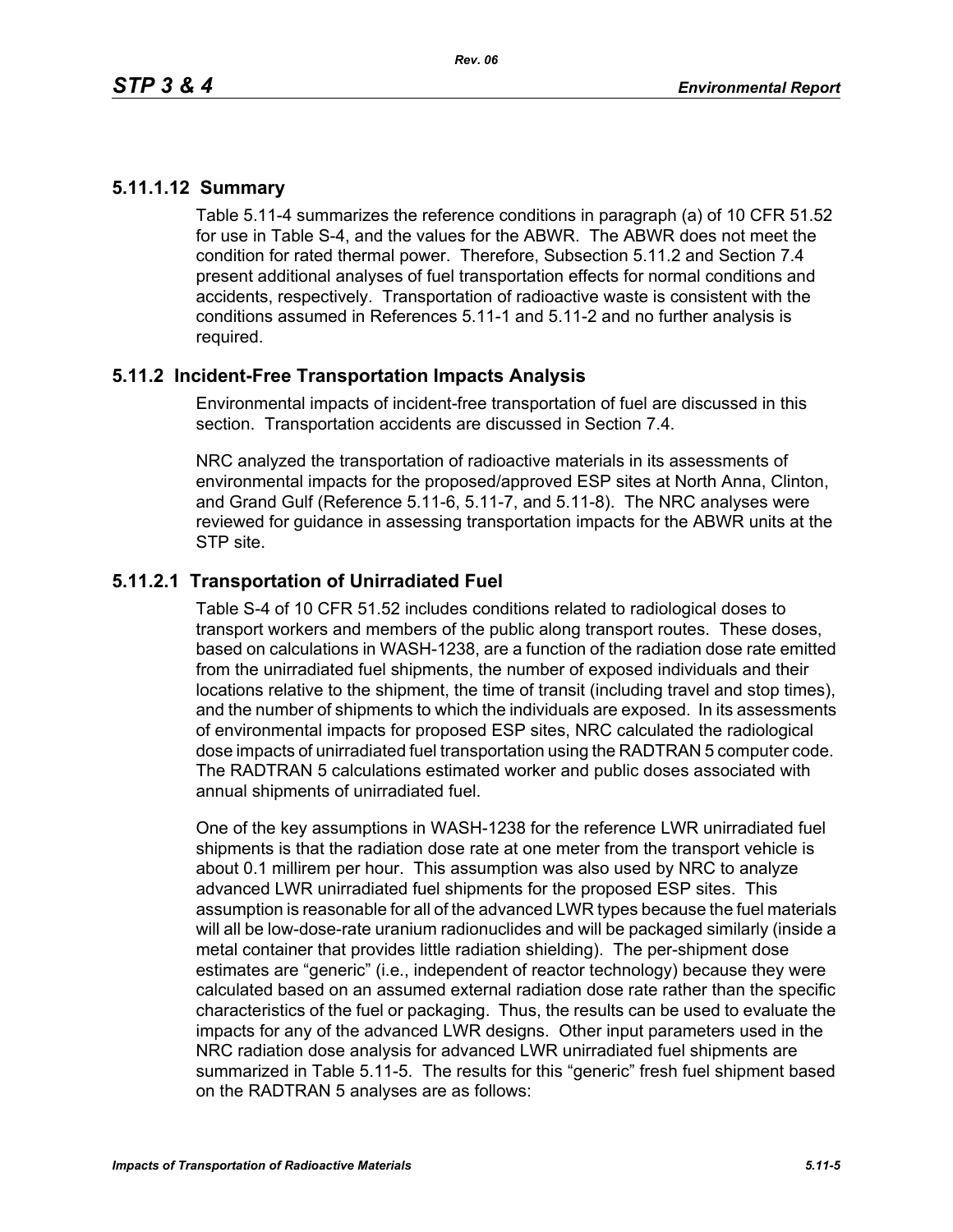| <b>Population Component</b>                                              | <b>Dose</b>                          |
|--------------------------------------------------------------------------|--------------------------------------|
| Transport workers                                                        | 0.00171 person-rem/shipment          |
| General public (Onlookers – persons at stops<br>and sharing the highway) | 0.00665 person-rem/shipment          |
| General public (Along Route – persons living<br>near a highway)          | 1.61 x $10^{-4}$ person-rem/shipment |

From a review of the NRC analysis, it was concluded that these unit dose values could be used to estimate the impacts of transporting unirradiated fuel to an ABWR at the STP site. Based on the parameters used in the analysis, these per-shipment doses are expected to conservatively estimate the impacts for fuel shipments to a site in the STP region of interest. For example, the average shipping distance of 2000 miles used in the NRC analyses is likely to exceed the shipping distance for fuel deliveries to the STP site. The fuel shipments are expected to originate at a fabrication facility located in Columbia, South Carolina and travel less than 1200 miles to the STP site.

The unit dose values were combined with the average annual shipments of unirradiated fuel to calculate annual doses to the public and workers that can be compared to Table S-4 conditions. The numbers of unirradiated fuel shipments were normalized to the reference reactor analyzed in WASH-1238. The numbers of shipments per year were obtained from Table 5.11-2. The results are presented in Table 5.11-6. As shown, the calculated radiation doses for transporting unirradiated fuel to the STP site are a small fraction of the Table S-4 conditions that apply to all radioactive materials transportation.

Although radiation may cause cancers at high doses and high dose rates, currently there are no data that unequivocally establish the occurrence of cancer following exposures to low doses, below about 10 rem. However, radiation protection experts conservatively assume that any amount of radiation may pose some risk of causing cancer or a severe hereditary effect and that the risk is higher for higher radiation exposures. Therefore, a linear, no-threshold dose response relationship is used to describe the relationship between radiation dose and detriments such as cancer induction. Simply stated, any increase in dose, no matter how small, results in an incremental increase in health risk. This theory is accepted by the NRC as a conservative model for estimating health risks from radiation exposure, recognizing that the model may overestimate those risks. A recent review by the National Academy of Sciences Committee to Assess Health Risks from Exposure to Low Levels of Ionizing Radiation supports the linear no-threshold model (Reference 5.11-9).

Based on this model, the risk to the public from radiation exposure is estimated using the nominal probability coefficient for total detriment (730 fatal cancers, nonfatal cancers, and severe hereditary effects per million person-rem) from International Commission on Radiation Protection Publication 60 (Reference 5.11-10). All the public collective doses presented in Table 5.11-6 are less than 0.1 person-rem per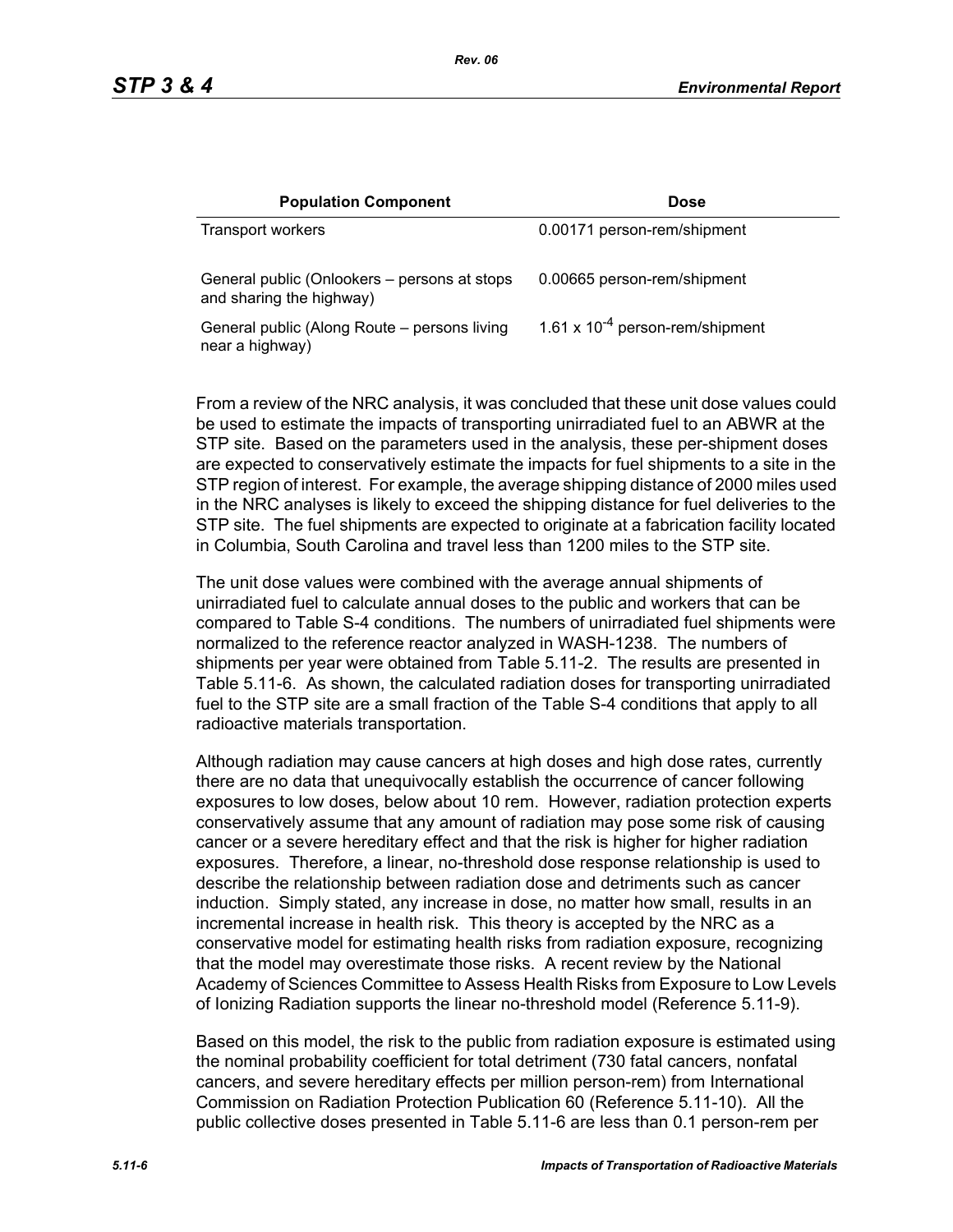year. Therefore, the total detriment estimates associated with these doses will all be less than  $1 \times 10-4$  fatal cancers, nonfatal cancers, and severe hereditary effects per year. These risks are very small compared to the fatal cancers, nonfatal cancers, and severe hereditary effects that the same population will incur annually from exposure to natural sources of radiation.

## **5.11.2.2 Transportation of Spent Fuel**

This section provides the environmental impacts of transporting spent fuel from the STP site to a spent fuel disposal facility, using Yucca Mountain, Nevada as a possible location for a geologic repository. The impacts of the transportation of spent fuel to a potential repository in Nevada provides a reasonable bounding estimate of the transportation impacts to a monitored retrievable storage facility because of the distances involved and the representative exposure of members of the public in urban, suburban, and rural areas (Reference 5.11-6, 5.11-7, and 5.11-8).

Incident-free transportation refers to transportation activities in which the shipments reach their destination without releasing any of their radioactive cargo to the environment. Impacts from these shipments will be from the low levels of radiation that penetrate the heavily shielded spent fuel shipping cask. Radiation doses will occur to (1) persons residing along the transportation corridors between the STP site and the proposed repository, (2) persons in vehicles passing a spent-fuel shipment, (3) persons at vehicle stops for refueling, rest, and vehicle inspections, and (4) transportation crew workers.

This analysis is based on shipment of spent fuel by legal-weight trucks in casks with characteristics similar to casks currently available (i.e., massive, heavily shielded, cylindrical metal pressure vessels). Each shipment is assumed to consist of a single shipping cask loaded on a modified trailer. These assumptions are consistent with assumptions made in evaluating the environmental impacts of spent fuel transportation in Addendum 1 to NUREG-1437 (Reference 5.11-5). As discussed in NUREG-1437, these assumptions are conservative because the alternative assumptions involve rail transportation or heavy-haul trucks, which will reduce the overall number of spent fuel shipments.

The environmental impacts of spent fuel transportation were estimated using the RADTRAN 5 computer code (Reference 5.11-11). This analysis assumed the spent fuel will be transported by legal weight trucks to the potential Yucca Mountain repository over designated highway route-controlled quantity (HRCQ) routes. The route used for this analysis of the STP site is similar to the STP-Yucca Mountain legal weight truck route evaluated in the Yucca Mountain EIS (Reference 5.11-12). The STP-Yucca Mountain route analyzed in the Yucca Mountain EIS traveled a total of 1,871 miles (3,010 km) (Reference 5.11-12, Table J-10). STP evaluated a route that was consistent with HRCQ requirements but which traveled a total of 1,838 miles (2,957 km).

Although shipping casks have not been designed for the advanced LWR fuels, the advanced LWR fuel designs will most likely not be significantly different from existing LWR designs. Current shipping cask designs were used for analysis.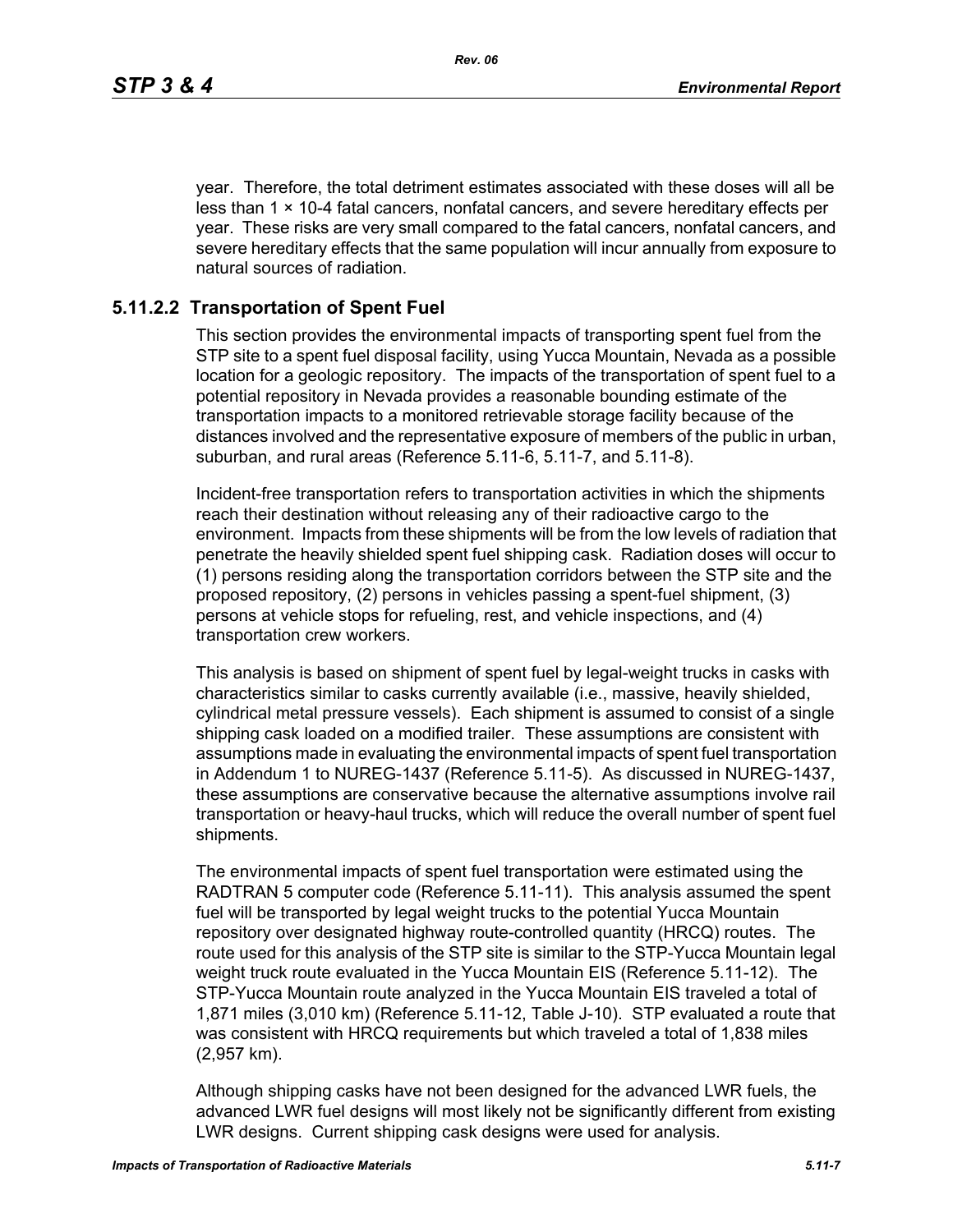Radiation doses are a function of many parameters, including vehicle speed, traffic count, dose rate at one meter from the vehicle, packaging dimensions, number in the truck crew, stop time, and population density at stops. The values of the key variables used in this analysis are presented in Table 5.11-7. Most of the variables are extracted from the literature and are considered to be standard values used in many RADTRAN applications, including environmental impact statements and regulatory analyses.

The transportation route selected for a shipment determines the total potentially exposed population and the expected frequency of transportation-related accidents. For truck transportation, the route characteristics most important to the risk assessment include the total shipping distance between each origin-destination pair of sites and the population density along the route.

Representative shipment routes for the proposed STP site and alternative sites were identified using the TRAGIS (Version 1.5.4) routing model (Reference 5.11-13). The highway data network in TRAGIS is a computerized road atlas that includes a complete description of the interstate highway system and of all U.S. highways. The TRAGIS database version used was Highway Data Network 4.0. The population densities along a route are derived from 2000 census data from the U.S. Bureau of the Census. This transportation route information is summarized in Table 5.11-8.

Based on the transportation route information shown in Table 5.11-8, the impacts of spent fuel shipments originating at the STP site are expected to be similar to the impacts for the alternative sites (Limestone, Malakoff, Parish). The impacts of transportation of spent fuel from a greenfield site (assumed to be Allen's Creek) located in the STP region of interest will also be similar to the transportation impacts for the STP site.

| <b>Population Dose (person-rem per shipment)</b> |                          |                                      |                                        |  |  |
|--------------------------------------------------|--------------------------|--------------------------------------|----------------------------------------|--|--|
| <b>Site</b>                                      | <b>Transport workers</b> | <b>General public</b><br>(Onlookers) | <b>General Public</b><br>(Along Route) |  |  |
| <b>STP</b>                                       | 0.0388                   | 0.269                                | $5.45 \times 10^{-3}$                  |  |  |
| Allens Creek                                     | 0.0378                   | 0.237                                | $5.36 \times 10^{-3}$                  |  |  |
| Limestone                                        | 0.0376                   | 0.236                                | $4.50 \times 10^{-3}$                  |  |  |
| Malakoff                                         | 0.0370                   | 0.236                                | $4.43 \times 10^{-3}$                  |  |  |
| Parish                                           | 0.0385                   | 0.237                                | $5.74 \times 10^{-3}$                  |  |  |

The radiation dose estimates to the transport workers and the public for spent fuel shipments from the STP site and alternative sites are as follows:

These per-shipment dose estimates are independent of reactor technology because they were calculated based on an assumed external radiation dose rate emitted from the cask, which was fixed at the regulatory maximum of 10 millirem per hour at two meters. For the purpose of this analysis, the transportation crew consists of two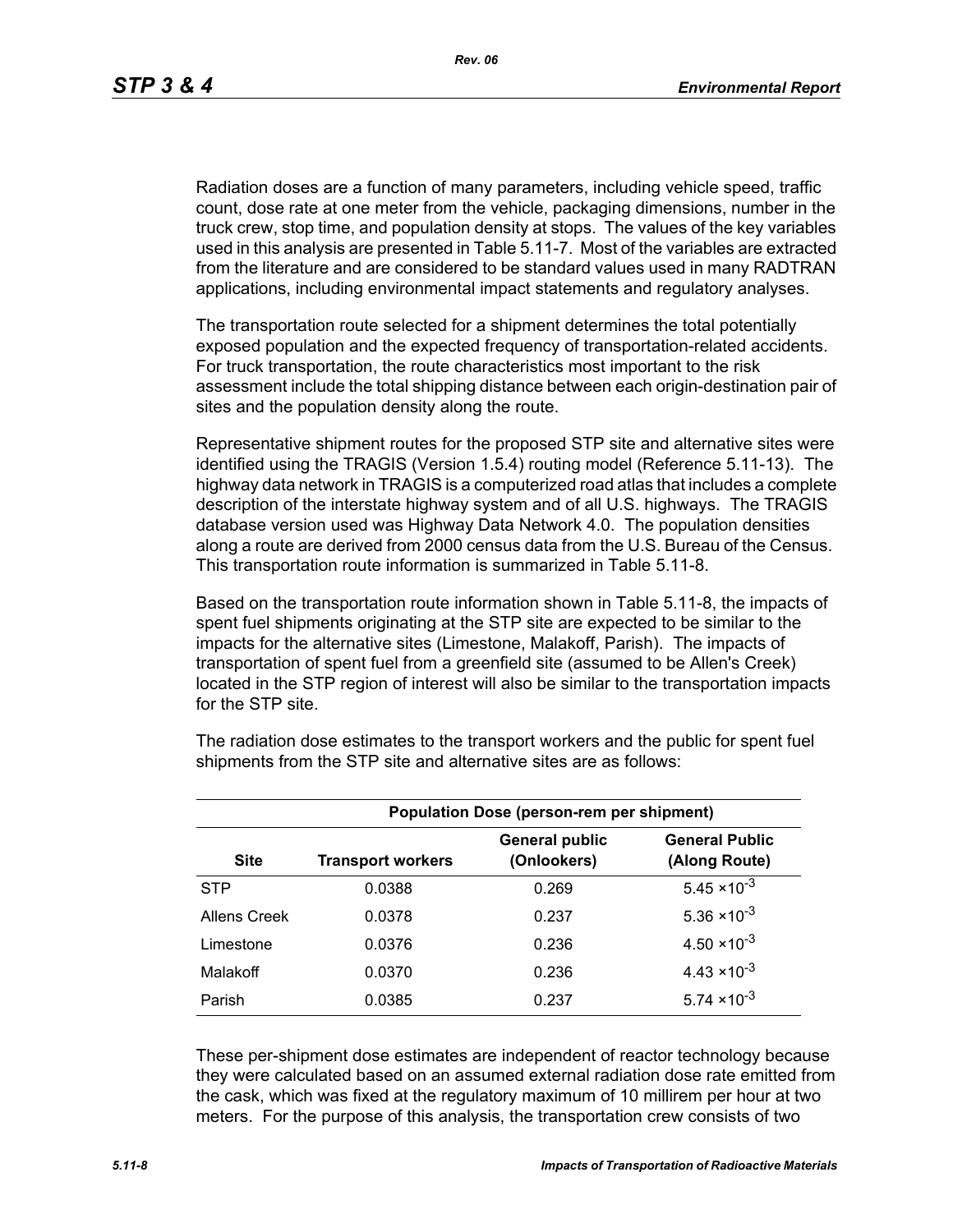drivers. Stop times were assumed to accrue at the rate of 30 minutes per 4-hour driving time. TRAGIS output was used to determine the number of stops.

The numbers of spent fuel shipments for the transportation impacts analysis were derived as described in Subsection 5.11.1. The normalized annual shipments values and corresponding population dose estimates per reactor-year are presented in Table 5.11-9. The population doses were calculated by multiplying the number of spent fuel shipments per year by the per-shipment doses. For comparison to Table S-4, the population doses were normalized to the reference LWR analyzed in WASH-1238.

As shown in Table 5.11-9, population doses to the onlookers for both the ABWR and the reference LWR exceed Table S-4 values, but the population doses to onlookers for the ABWR are less than those for the reference LWR. Two key reasons for these higher population doses relative to Table S-4 are the number of spent fuel shipments and the shipping distances assumed for these analyses relative to the assumptions used in WASH-1238.

- **Shipping distance The analyses in WASH-1238 used a "typical" distance for a** spent fuel shipment of 1000 miles. The shipping distance used in this assessment is about 1838 miles.
- Cask capacity The numbers of spent fuel shipments are based on shipping casks designed to transport shorter-cooled fuel (i.e., 150 days out of the reactor). This analysis assumed that the shipping cask capacities are 0.5 MTU per legalweight truck shipment. Newer cask designs are based on longer-cooled spent fuel (i.e., five years out of reactor) and have larger capacities. For example, spent fuel shipping cask capacities used in the Yucca Mountain EIS (Reference 5.11-12, Table J-2) were approximately 1.8 MTU per legal-weight truck shipment. Use of the newer shipping cask designs will reduce the number of spent fuel shipments and decrease the associated environmental impacts (since the dose rates used in the impacts analysis are fixed at the regulatory limit rather than based on the cask design and contents).

Other conservative assumptions in the spent fuel transportation impacts calculation include:

 Use of the regulatory maximum dose rate (10 millirem per hour at 2 meters) in the RADTRAN 5 calculations — The shipping casks assumed in the Yucca Mountain EIS (Reference 5.11-12) transportation analyses were designed for spent fuel that has cooled for five years. In reality, most spent fuel will have cooled for much longer than five years before it is shipped to a possible geologic repository. NRC developed a probabilistic distribution of dose rates based on fuel cooling times that indicates that approximately three-fourths of the spent fuel to be transported to a possible geologic repository will have dose rates less than half of the regulatory limit (Reference 5.11-14). Consequently, the estimated population doses in Table 5.11-9 could be divided in half if more realistic dose rate projections are used for spent fuel shipments from the STP site.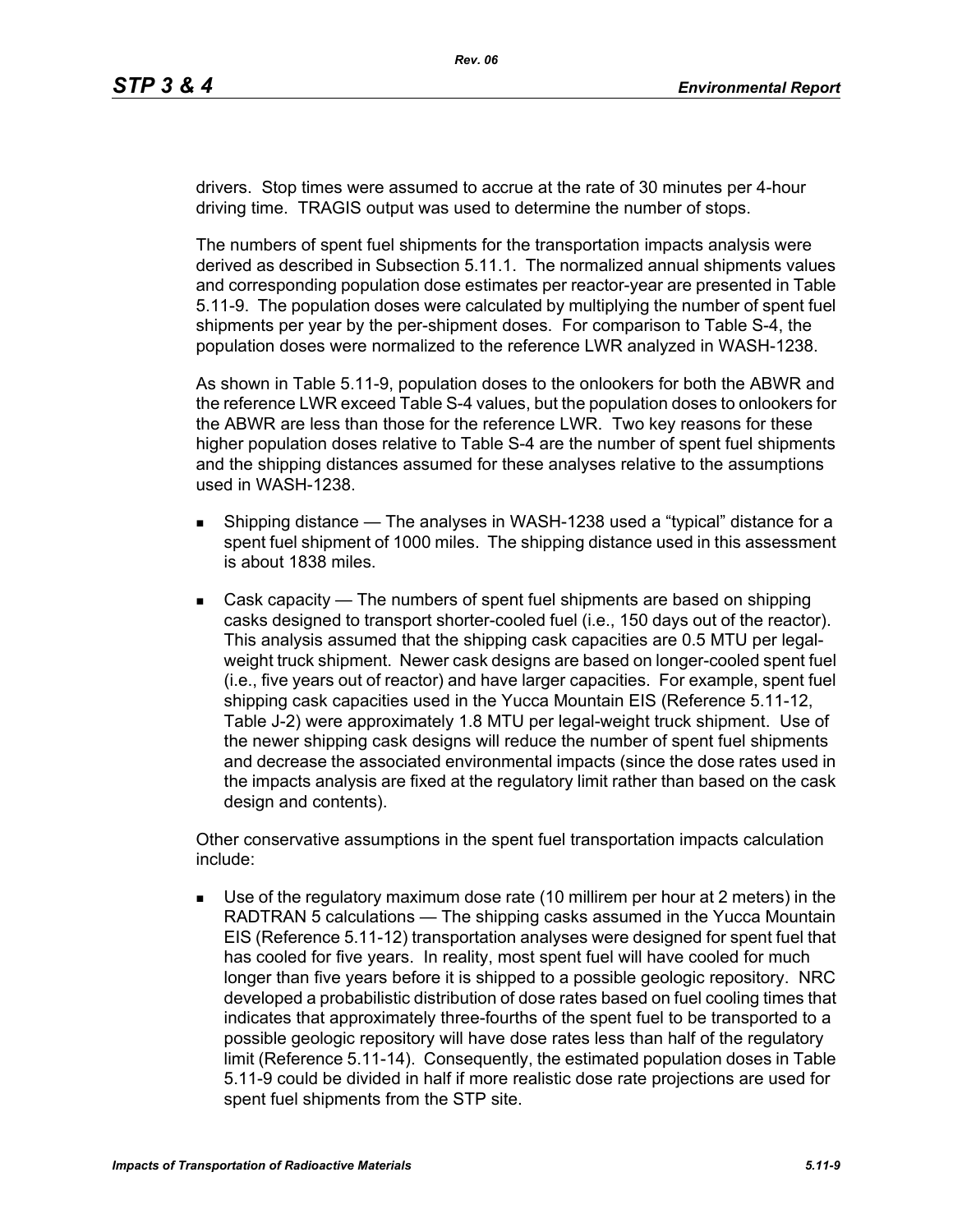*Rev. 06*

 Use of 30 minutes as the average time at a truck stop in the calculations — Many stops made for actual spent fuel shipments are short duration stops (i.e., 10 minutes) for brief visual inspections of the cargo (checking the cask tie-downs). These stops typically occur in minimally populated areas, such as an overpass or freeway ramp in an unpopulated area. Based on data for actual truck stops, NRC concluded that the assumption of a 30-minute stop for every 4 hours of driving time used to evaluate potential ESP sites will overestimate public doses at stops by at least a factor of two (Reference 5.11-6, 5.11-7, and 5.11-8). Consequently, the doses to onlookers given in Table 5.11-9 could be reduced by a factor of two to reflect more realistic truck shipping conditions.

## **5.11.2.3 Maximally Exposed Individuals Under Normal Transport Conditions**

STPNOC also considered incident-free radiation doses to maximally exposed individuals (MEIs) for fuel and waste shipments to and from the STP site. An MEI is a person who may receive the highest radiation dose from a shipment to and/or from the STP site. The radiological doses to the workers who would load casks, drive trucks, and inspect vehicles in transit would be higher than doses to individuals in the general public. Radiological protection programs would manage and limit doses to workers whose jobs would cause them to receive the greatest exposures.

Truck crew members would receive the highest radiation doses because of their proximity to the loaded shipping container for an extended period of time. It was assumed that crew member doses would be limited to two rem per year, which is the DOE administrative control level (Reference 5.11-15). DOE will take title to the spent fuel at the reactor site. Consequently, the DOE administrative control level is expected to apply to spent fuel shipments from the STP site to a disposal facility. Spent fuel represents the majority of the radioactive materials shipments to and from reactor sites, and comprises those shipments with the highest radiation dose rates as specified in 10 CFR 961. Crew doses from unirradiated fuel and radioactive waste shipments will be lower than the spent fuel shipments. STPNOC also assumed a maximally exposed individual worker on the truck crew could receive a dose as high as two rem per year for each of the 40 years of reactor operation, for a total of 80 rem for one ABWR over the 40-year license term.

The dose received by members of the public would be less than that described for the truck crew due to decreases in the exposure times, dose rates, and number of times an individual may be exposed to an offsite shipment. For example:

**Inspectors** — Radioactive shipments are inspected by federal or state vehicle inspectors at state ports of entry. DOE (Reference 5.11-12) assumed that inspectors would be exposed for one hour at a distance of one meter from the shipping containers. The dose rate at one meter is about 14 millirem per hour, assuming the dose rate from the shipping containers is 10 millirem per hour at 2 meters from the side of the transport vehicle. (This is the maximum dose rate allowed by U.S. DOT regulations.) Therefore, the dose per shipment is about 14 millirem. Based on this conservative value, the maximum annual dose to vehicle inspectors would be approximately 1900 millirem per year, assuming the same person inspects all shipments of fuel and waste to and from the reactor site in a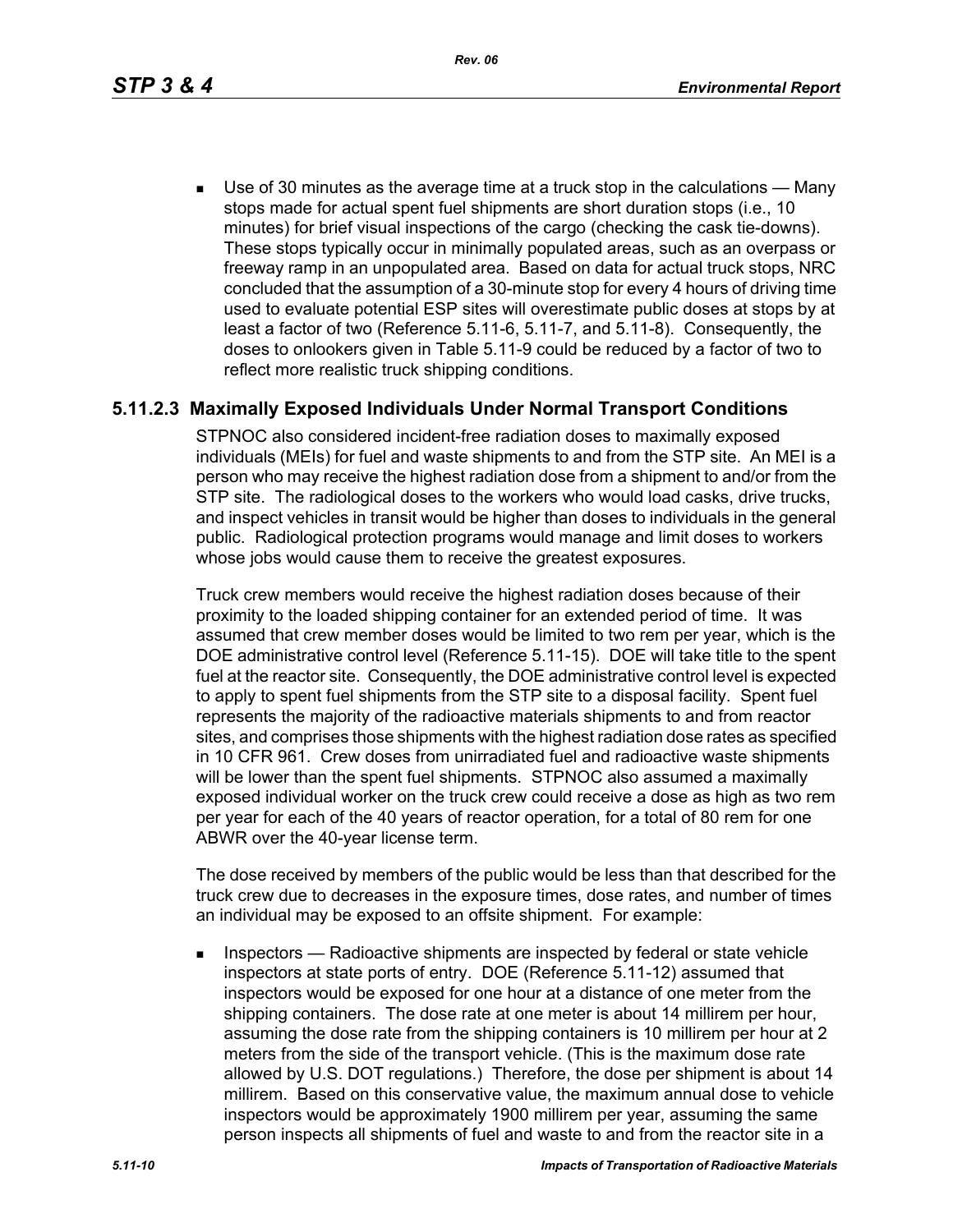year. This is less than the two rem per year DOE administrative control level on individual doses.

- Resident  $A$  resident living along the transportation route could be exposed to each shipment that passes their residence. Given the distance separating the residence from the radioactive material transport vehicle on the roadway and the short duration of each exposure, the potential radiation doses to maximally exposed residents would be much less than those of the truck crew or inspectors.
- Individual stuck in traffic Potential traffic interruptions could lead to a person being exposed to a loaded radioactive material shipment for some period of time. Because this exposure scenario would occur only one time to any individual and their exposure is relatively short (on the order of an hour), the dose to these members of the public sharing the route would be much less than those of the truck crew or inspectors.
- **Person at a truck service station An employee at a service station could be** exposed when truck shipments to and from the reactor stop. DOE (Reference 5.11-12) assumed this person could be exposed for 49 minutes at a distance of 52 feet (15.9 meters) from the loaded shipping container. This results in a dose of about 0.07 millirem per shipment for an annual dose of approximately 10 millirem, assuming that a single individual services all unirradiated fuel, spent fuel, and radioactive waste shipments to and from the site in a year. This dose is much less than those of the truck crew or inspectors.

### **5.11.2.4 Conclusion**

STPNOC has evaluated incident-free transportation of unirradiated and spent fuel to and from the STP site, including potential impacts to MEIs. The impacts of accidentfree transportation will be SMALL and do not warrant additional mitigation.

### **5.11.2.5 References**

- 5.11-1 "Environmental Survey of Transportation of Radioactive Materials to and from Nuclear Power Plants, WASH-1238," AEC (U.S. Atomic Energy Commission), December 1972.
- 5.11-2 "Environmental Survey of Transportation of Radioactive Materials to and from Nuclear Power Plants," NUREG-75/038, Supplement 1, April 1975.
- 5.11-3 "ABWR Design Control Document, Revision 4," GE (GE Nuclear Energy) March 1997.
- 5.11-4 "Environmental Effects of Extending Fuel Burnup Above 60 GWd/MTU, NUREG/CR-6703," January 2001.
- 5.11-5 "Generic Environmental Impact Statement for License Renewal of Nuclear Plants, Section 6.3, "Transportation" and Table 9-1, "Summary of findings on NEPA issues for license renewal of nuclear power plants," NUREG-1437, Volume 1, Addendum 1," August 1999.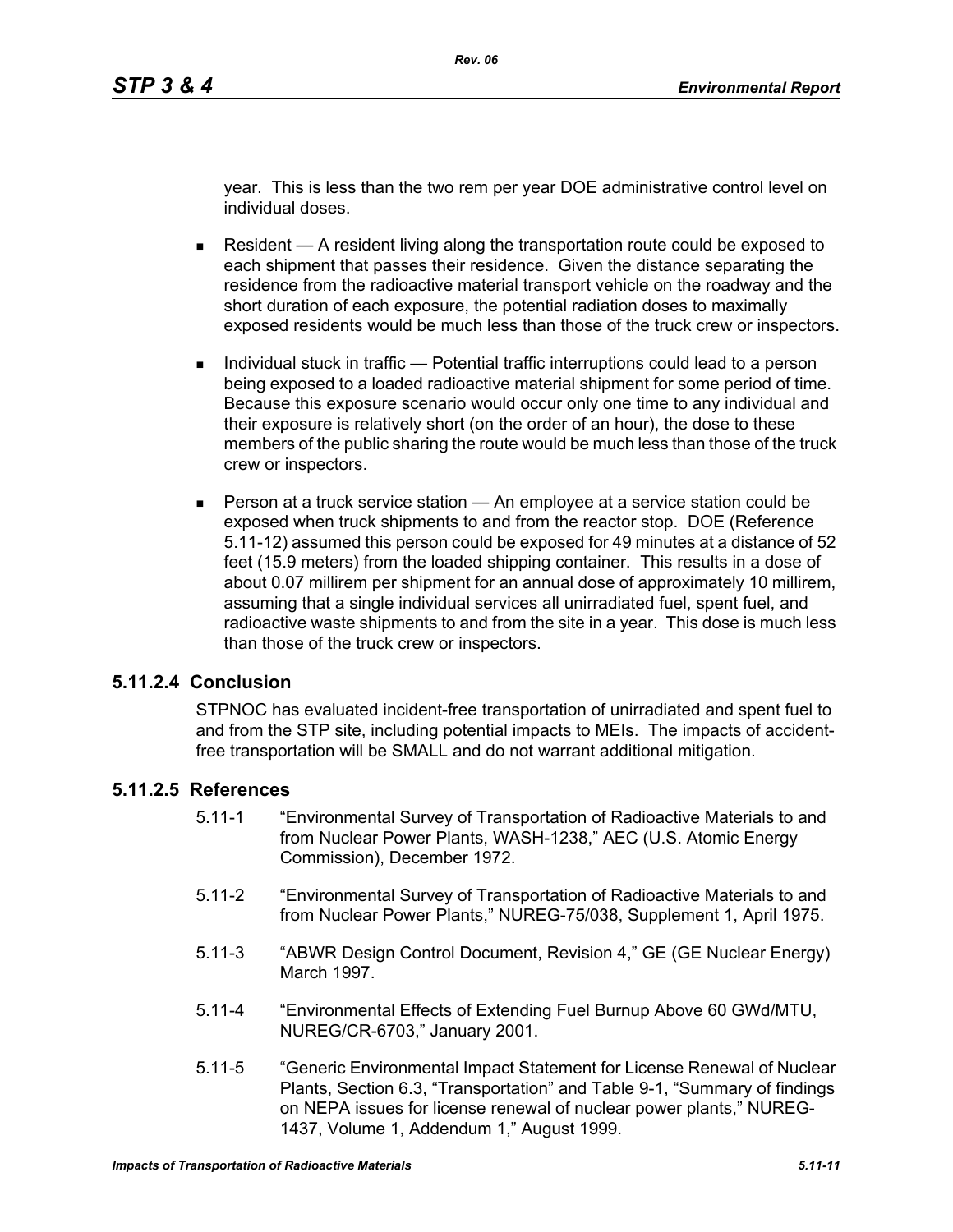- 5.11-6 "Environmental Impact Statement for an Early Site Permit (ESP) at the North Anna ESP Site, NUREG-1811," December 2006.
- 5.11-7 "Environmental Impact Statement for an Early Site Permit (ESP) at the Exelon ESP Site," NUREG-1815, July 2006.
- 5.11-8 "Environmental Impact Statement for an Early Site Permit (ESP) at the Grand Gulf ESP Site, NUREG-1817," April 2006.
- 5.11-9 "Health Risks from Exposure to Low Levels of Ionizing Radiation: BEIR VII – Phase 2," NAS (National Academy of Sciences), Committee to Assess Health Risks From Exposure to Low Levels of Ionizing Radiation, Board on Radiation Effects Research, Division of Earth and Life Studies, National Research Council, National Academy Press, 2005. Available at http://www.nap.edu/ books/030909156X/html.
- 5.11-10 "Recommendations of the International Commission on Radiological Protection, ICRP Publication 60," ICRP (International Commission on Radiological Protection), 1991.
- 5.11-11 "RADTRAN 5 User Guide. SAND2003-2354," Neuhauser, K. S., F. L. Kanipe, and R. F. Weiner, Sandia National Laboratories, 2003. Available at http://infoserve.sandia.gov/sand\_doc/2003/032354.pdf.
- 5.11-12 "Final Environmental Impact Statement for a Geologic Repository for the Disposal of Spent Nuclear Fuel and High-Level Radioactive Waste at Yucca Mountain, Nye County, Nevada, DOE/EIS-0250," DOE (U.S. Department of Energy), Office of Civilian Radioactive Waste Management, February 2002.
- 5.11-13 "Transportation Routing Analysis Geographic Information System (WebTRAGIS) User's Manual, ORNL/TM-2000/86," Johnson, P. E. and R. D. Michelhaugh, Oak Ridge National Laboratory, 2000. Available at http://www.ornl.gov/ ~webworks/cpr/v823/rpt/106749.pdf.
- 5.11-14 "Reexamination of Spent Fuel Shipment Risk Estimates," NUREG/CR-6672, Volume 1, March 2000.
- 5.11-15 "DOE Standard, Radiological Control, DOE-STD-1098-99," DOE (U.S. Department of Energy) 2005, March 2005. Available at http://www.hss.energy.gov/NuclearSafety/techstds/standard/std1098/doestd-1098-99cn1a.pdf.
- 5.11-16 "A Resource Handbook on DOE Transportation Risk Assessment, DOE/EM/NTP/HB-01," DOE (U.S. Department of Energy), Office of Environmental Management, National Transportation Program, 2002.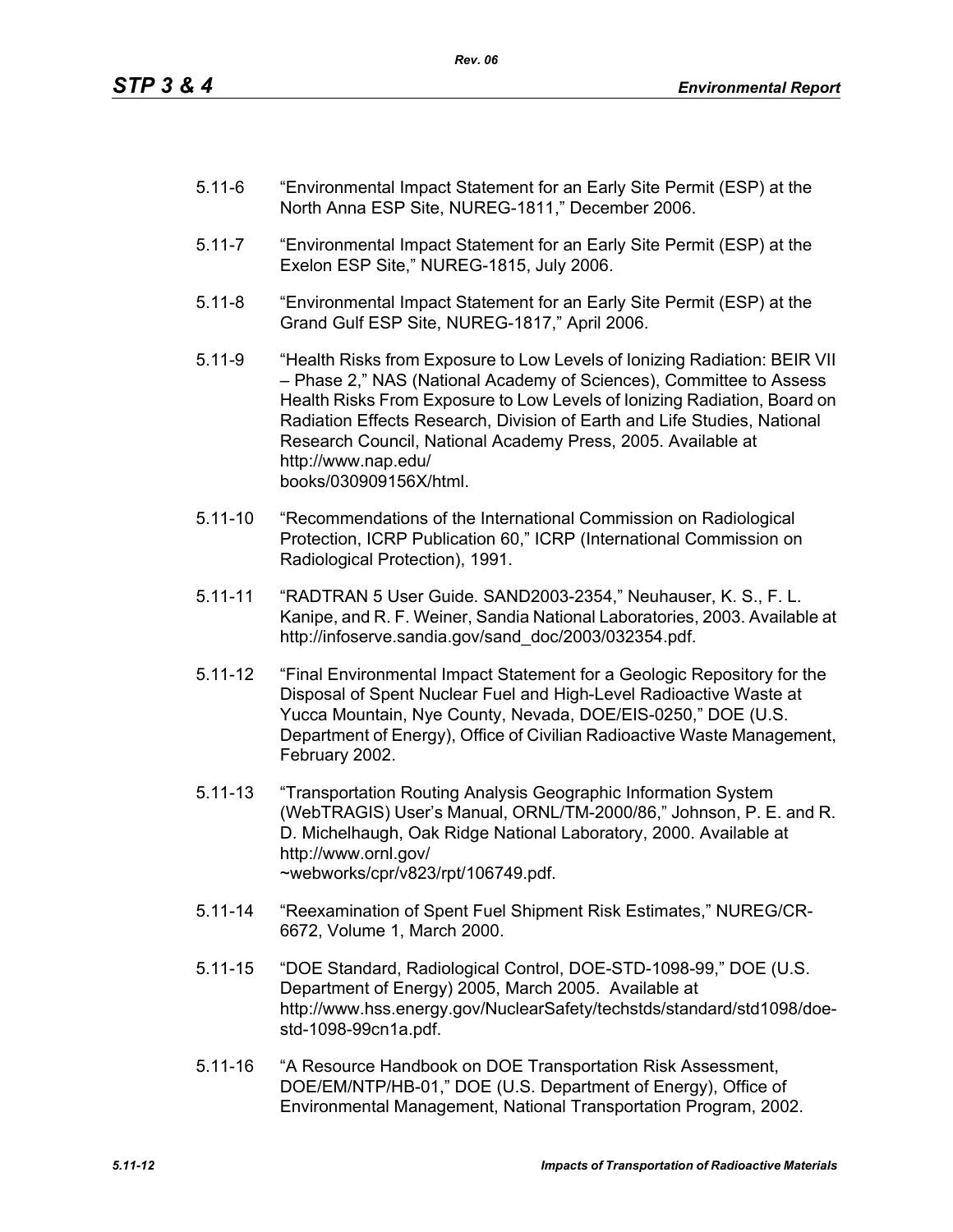### **Table 5.11-1 Summary of Environmental Impacts of Transportation of Fuel and Waste to and from One LWR, Taken from 10 CFR 51.52 Table S-4 [1]**

|                                                    | <b>Normal Conditions of Transport</b>                |                                                                                                                  |                                                                                  |                                                                                  |  |
|----------------------------------------------------|------------------------------------------------------|------------------------------------------------------------------------------------------------------------------|----------------------------------------------------------------------------------|----------------------------------------------------------------------------------|--|
|                                                    |                                                      |                                                                                                                  | <b>Environmental Impact</b>                                                      |                                                                                  |  |
| Heat (per irradiated fuel cask in transit)         |                                                      |                                                                                                                  | 250,000 Btu/hr.                                                                  |                                                                                  |  |
| Weight (governed by Federal or State restrictions) |                                                      | 73,000 lbs. per truck; 100 tons per cask per<br>railcar.                                                         |                                                                                  |                                                                                  |  |
| Traffic density:                                   |                                                      |                                                                                                                  |                                                                                  |                                                                                  |  |
| Truck                                              |                                                      |                                                                                                                  | Less than 1 per day                                                              |                                                                                  |  |
| Rail                                               |                                                      |                                                                                                                  | Less than 3 per month                                                            |                                                                                  |  |
|                                                    |                                                      |                                                                                                                  |                                                                                  |                                                                                  |  |
| <b>Exposed Population</b>                          | <b>Estimated Number of</b><br><b>Persons Exposed</b> |                                                                                                                  | <b>Range of Doses to</b><br><b>Exposed Individuals [2]</b><br>(per reactor year) | <b>Cumulative Dose to</b><br><b>Exposed Population</b><br>(per reactor year) [3] |  |
| <b>Transportation workers</b>                      |                                                      | 200                                                                                                              | 0.01 to 300 millirem                                                             | 4 man-rem                                                                        |  |
| General public:                                    |                                                      |                                                                                                                  |                                                                                  |                                                                                  |  |
| Onlookers                                          |                                                      | 1,100                                                                                                            | $0.003$ to 1.3 millirem                                                          | 3 man-rem                                                                        |  |
| Along Route                                        |                                                      | 600,000                                                                                                          | 0.0001 to 0.06 millirem                                                          |                                                                                  |  |
|                                                    |                                                      |                                                                                                                  |                                                                                  |                                                                                  |  |
|                                                    |                                                      |                                                                                                                  | <b>Accidents in Transport</b>                                                    |                                                                                  |  |
| <b>Types of Effects</b>                            |                                                      |                                                                                                                  | <b>Environmental Risk</b>                                                        |                                                                                  |  |
| Radiological effects                               |                                                      |                                                                                                                  | Small [4]                                                                        |                                                                                  |  |
| Common (nonradiological) causes<br>year.           |                                                      | 1 fatal injury in 100 reactor years; 1 nonfatal injury in<br>10 reactor years; \$475 property damage per reactor |                                                                                  |                                                                                  |  |

- [1] Data supporting this table are given in the Commission's "Environmental Survey of Transportation of Radioactive Materials to and from Nuclear Power Plants," WASH-1238, December 1972, and Supp. 1 NUREG-75/038, April 1975.
- [2] The Federal Radiation Council has recommended that the radiation doses from all sources of radiation other than natural background and medical exposures should be limited to 5000 millirem per year for individuals as a result of occupational exposure and should be limited to 500 millirem per year for individuals in the general population. The dose to individuals due to average natural background radiation is about 130 millirem per year.
- [3] Man-rem is an expression for the summation of whole body doses to individuals in a group. Thus, if each member of a population group of 1000 people were to receive a dose of 0.001 rem (1 millirem), or if 2 people were to receive a dose of 0.5 rem (500 millirem) each, the total man-rem dose in each case will be 1 man-rem.
- [4] Although the environmental risk of radiological effects stemming from transportation accidents is currently incapable of being numerically quantified, the risk remains small regardless of whether it is being applied to a single reactor or a multi-reactor site.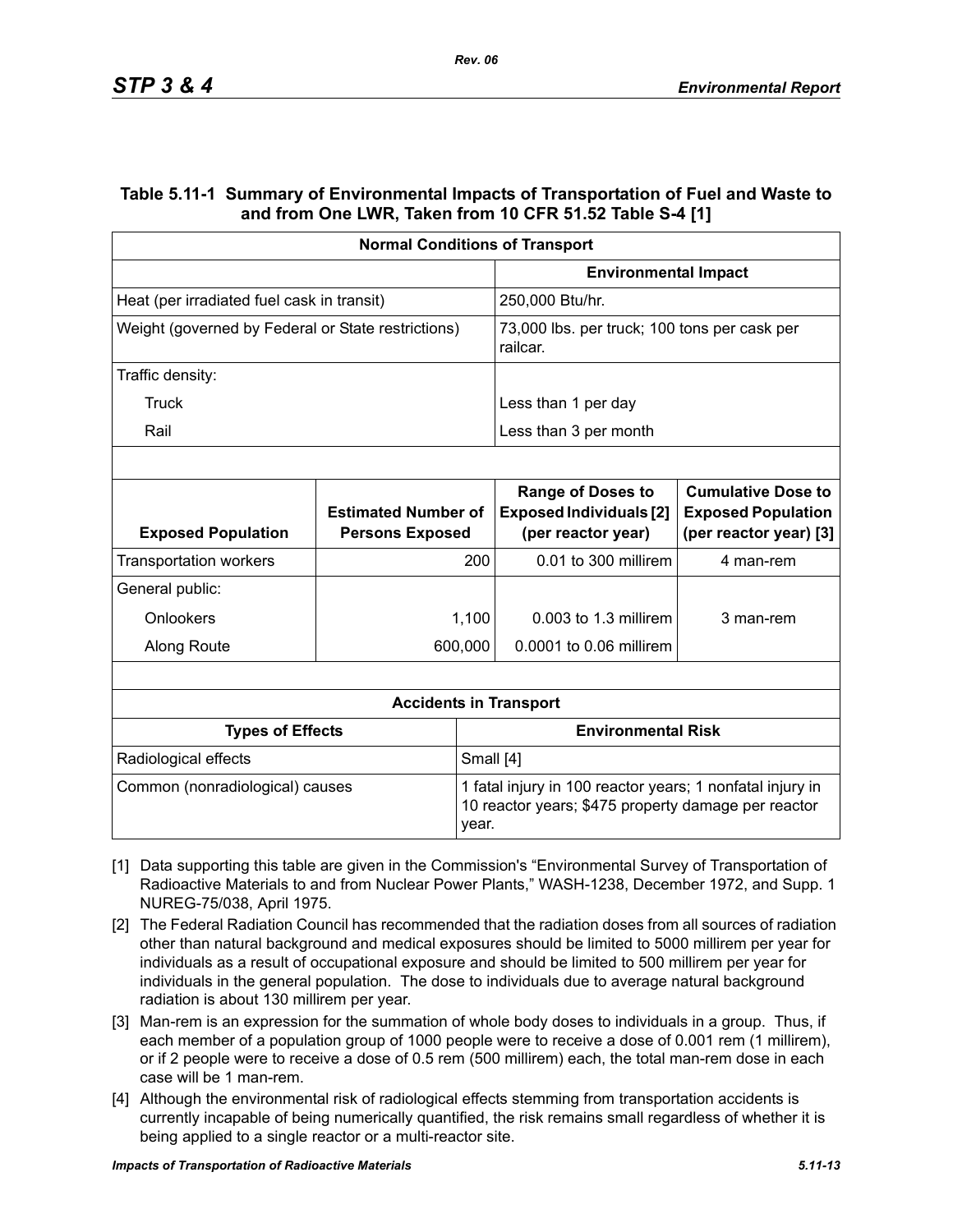|                     |                            | Number of Shipments per Unit |           | .wwiw viii = .iv.iiiwvi vi livivii viiipiiiviito vi viiiiiv.viivivii vivi<br>Unit |                           |                                                    |                                                     |
|---------------------|----------------------------|------------------------------|-----------|-----------------------------------------------------------------------------------|---------------------------|----------------------------------------------------|-----------------------------------------------------|
| <b>Reactor Type</b> | <b>Initial</b><br>Core [1] | Annual<br><b>Reload</b>      | Total [2] | <b>Electric</b><br>Generation,<br>MW(e)                                           | Capacity<br><b>Factor</b> | <b>Normalized</b><br><b>Shipments</b><br>Total [3] | <b>Normalized</b><br><b>Shipments</b><br>Annual [3] |
| Reference LWR       | $18^5$                     | 6.0                          | 252       | 1100                                                                              | 0.8                       | 252                                                | 6.3                                                 |
| <b>ABWR</b>         | 32                         | 8.7                          | 371       | 1300                                                                              | 0.95                      | 255                                                | 6.4                                                 |

|  | Table 5.11-2 Number of Truck Shipments of Unirradiated Fuel |
|--|-------------------------------------------------------------|
|  |                                                             |

[1] Shipments of the initial core have been rounded up to the next highest whole number.

[2] Total shipments of fresh fuel over 40-year plant lifetime (i.e., initial core load plus 39 years of average annual reload quantities).

[3] Normalized to electric output for WASH-1238 reference plant (i.e., 1100 MW[e] plant at 80 percent or an electrical output of 880 MW[e]).

[4] Annual average for 40-year plant lifetime

[5] The initial core load for the reference BWR in WASH-1238 was 150 MTU, that resulted in 18 truck shipments of fresh fuel per reactor.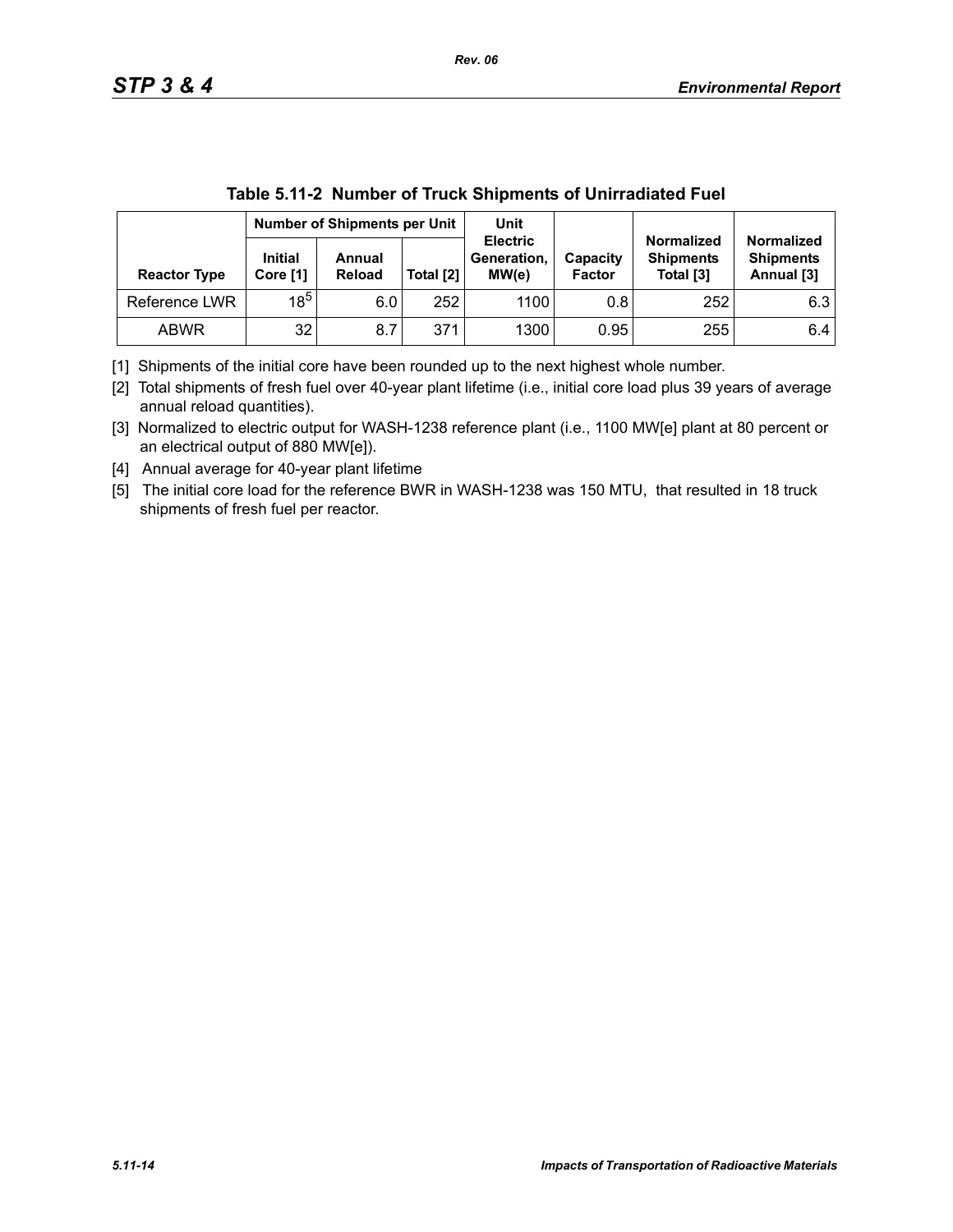| <b>Reactor Type</b> | <b>Waste</b><br>Generation,<br>ft <sup>3</sup> /yr (m <sup>3</sup> /yr),<br>per unit | <b>Electrical</b><br>Output,<br>MW(e), per<br>unit | Capacity<br><b>Factor</b> | <b>Normalized</b><br>Waste<br>Generation<br>Rate, $ft^3/$<br><b>Reactor-Year</b><br>$(m3/Reactor-$<br><b>Year)</b> [1] | <b>Normalized</b><br>Shipments/<br>Reactor-Year [2] |
|---------------------|--------------------------------------------------------------------------------------|----------------------------------------------------|---------------------------|------------------------------------------------------------------------------------------------------------------------|-----------------------------------------------------|
| Reference LWR       | 3800 (108)                                                                           | 1100                                               | 0.80                      | 3800 (108)                                                                                                             | 46                                                  |
| <b>ABWR</b>         | 3500 (99)                                                                            | 1300                                               | 0.95                      | 2400 (68)                                                                                                              | 30                                                  |

### **Table 5.11-3 Number of Radioactive Waste Shipments**

[1] Annual waste generation rates normalized to equivalent electrical output of 880 MWe for reference LWR analyzed in WASH-1238.

[2] The number of shipments was calculated assuming the average waste shipment capacity of 82.6 ft3 per shipment (3800 ft3/yr divided by 46 shipments/yr) used in WASH-1238.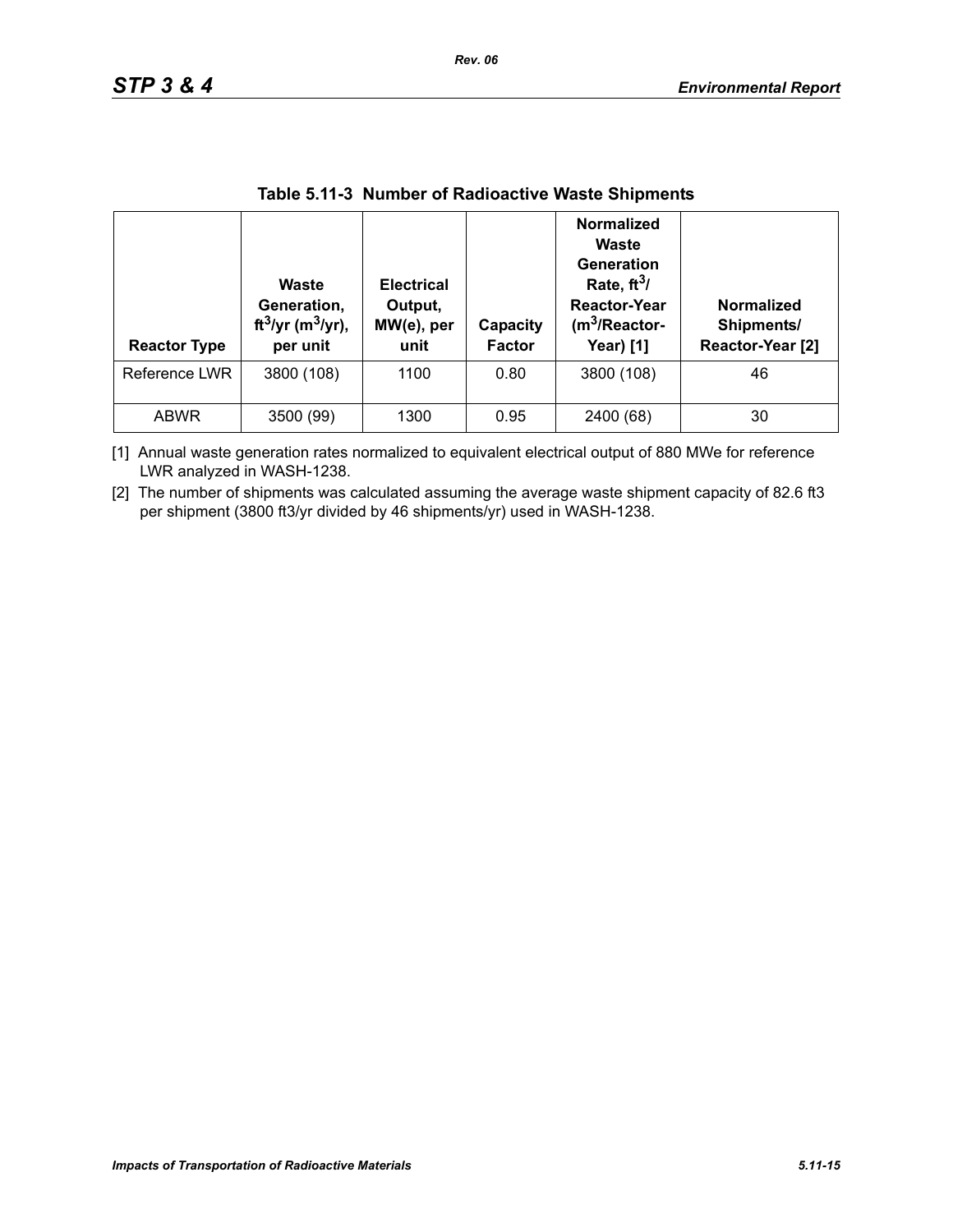| <b>Characteristic</b>                         | <b>Table S-4 Condition</b>                                                                        | <b>ABWR</b>                                       |  |  |  |  |  |
|-----------------------------------------------|---------------------------------------------------------------------------------------------------|---------------------------------------------------|--|--|--|--|--|
| Thermal Power Rating (MWt)                    | not exceeding 3800 per reactor                                                                    | 3926                                              |  |  |  |  |  |
| Fuel Form                                     | sintered UO2 pellets                                                                              | sintered UO2 pellets                              |  |  |  |  |  |
| U235 Enrichment (%)                           | Not exceeding 4                                                                                   | Initial Core Average: 2.2;<br>Reload Average: 3.2 |  |  |  |  |  |
| Fuel Rod Cladding                             | Zircaloy rods; NRC has also accepted<br>ZIRLO <sup>™</sup> per 10 CFR 50.46                       | Zircaloy-2                                        |  |  |  |  |  |
| Average burnup (MWd/MTU)                      | Not exceeding 33,000                                                                              | 32,300                                            |  |  |  |  |  |
| <b>Unirradiated Fuel</b>                      |                                                                                                   |                                                   |  |  |  |  |  |
| <b>Transport Mode</b>                         | truck                                                                                             | truck                                             |  |  |  |  |  |
| No. of shipments for initial core loading [1] | No comparison                                                                                     | 32                                                |  |  |  |  |  |
| No. of reload shipments per year [1]          | No comparison                                                                                     | 8.7                                               |  |  |  |  |  |
|                                               | <b>Irradiated Fuel</b>                                                                            |                                                   |  |  |  |  |  |
| Transport mode                                | truck, rail or barge                                                                              | truck, rail                                       |  |  |  |  |  |
| Decay time prior to shipment                  | Not less than 90 days is a condition for<br>use of Table S-4; 5 years is per<br>contract with DOE | Minimum 5 years                                   |  |  |  |  |  |
| No. of spent fuel shipments by truck [1]      | No comparison                                                                                     | 85 per year                                       |  |  |  |  |  |
| No. of spent fuel shipments by rail           | No comparison                                                                                     | not analyzed                                      |  |  |  |  |  |
|                                               | <b>Radioactive Waste</b>                                                                          |                                                   |  |  |  |  |  |
| Transport mode                                | truck or rail                                                                                     | truck                                             |  |  |  |  |  |
| Waste form                                    | solid                                                                                             | solid                                             |  |  |  |  |  |
| Packaged                                      | yes                                                                                               | yes                                               |  |  |  |  |  |
| No. of waste shipments by truck <sup>1</sup>  | No comparison                                                                                     | 43 per year                                       |  |  |  |  |  |
|                                               | <b>Traffic Density</b>                                                                            |                                                   |  |  |  |  |  |
| Trucks per day [2]<br>(normalized total)      | Less than 1                                                                                       | Less than 1<br>(96 per year)                      |  |  |  |  |  |
| Rail cars per month                           | Less than 3                                                                                       | not analyzed                                      |  |  |  |  |  |

#### **Table 5.11-4 ABWR Comparisons to Table S-4 Reference Conditions**

[1] Table provides the total numbers of truck shipments of fuel and waste for the ABWR. These values are then normalized based on electric output and summed for comparison to the traffic density condition in Table S-4.

[2] Total truck shipments per year calculated after normalization of estimated fuel and waste shipments for equivalent electrical output to the reference reactor analyzed in WASH-1238.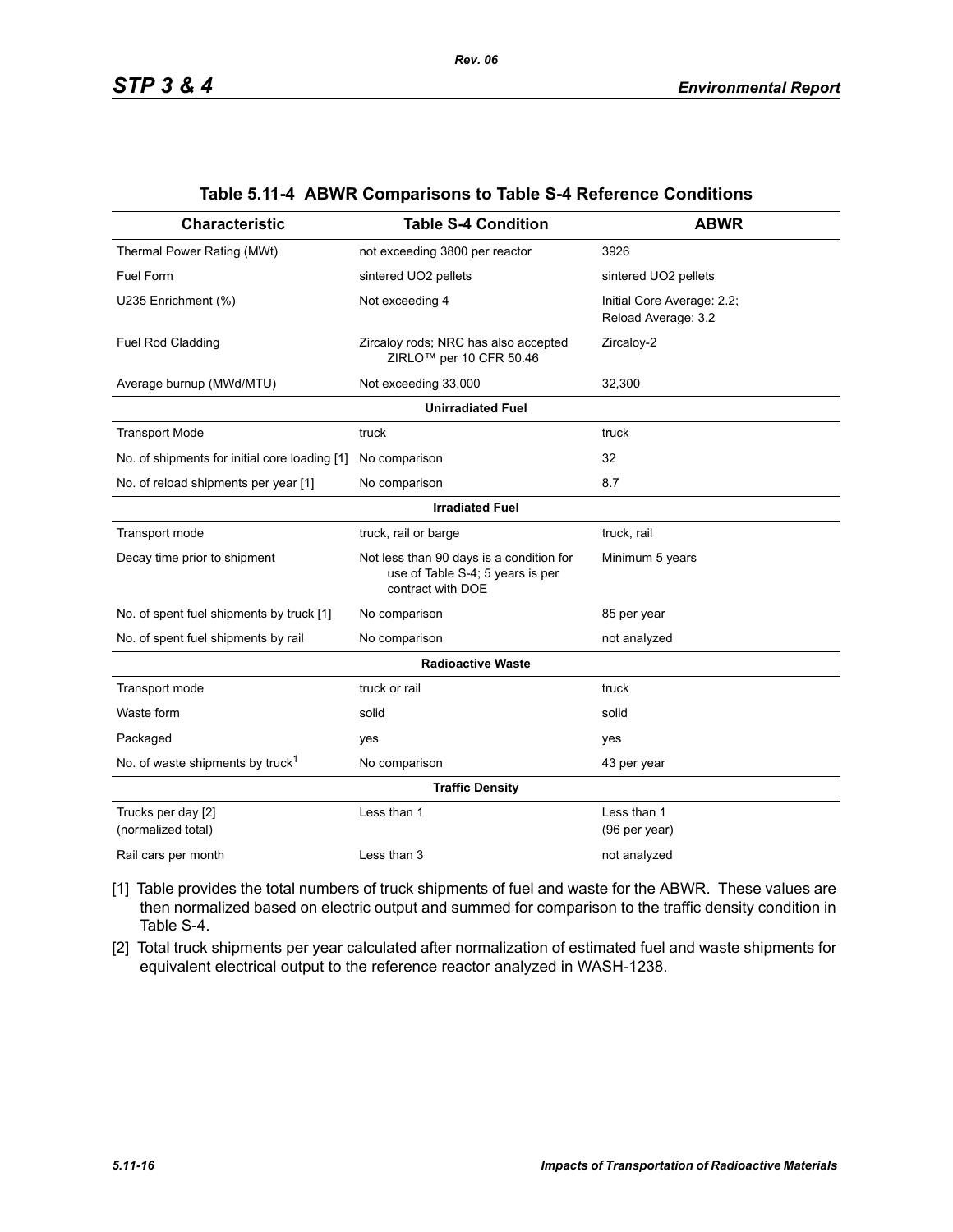| <b>Parameter</b>                                                                  | <b>RADTRAN 5 Input Value</b> |
|-----------------------------------------------------------------------------------|------------------------------|
| Shipping distance, miles [1] (km)                                                 | 2,000 (3,218)                |
| Travel Fraction - Rural                                                           | 0.90                         |
| Travel Fraction - Suburban                                                        | 0.05                         |
| Travel Fraction - Urban                                                           | 0.05                         |
| Population Density – Rural, persons/mi <sup>2</sup> (persons/km <sup>2</sup> )    | 25.9(67)                     |
| Population Density – Suburban, persons/mi <sup>2</sup> (persons/km <sup>2</sup> ) | 904 (2,341)                  |
| Population Density – Urban, persons/mi <sup>2</sup> (persons/km <sup>2</sup> )    | 5850 (15,152)                |
| Vehicle speed - Rural, miles/hr (km/hr)                                           | 55 (89)                      |
| Vehicle speed - Suburban, miles/hr (km/hr)                                        | 55 (89)                      |
| Vehicle speed – Urban, miles/hr (km/hr)                                           | 55 (89)                      |
| Traffic count - Rural, vehicles/hr                                                | 530                          |
| Traffic count - Suburban, vehicles/hr                                             | 760                          |
| Traffic count - Urban, vehicles/hr                                                | 2,400                        |
| Dose rate at 1 meter from vehicle, mrem/hr                                        | 0.1                          |
| Packaging length, ft (m)                                                          | 22 (6.7)                     |
| Number of truck crew                                                              | 2                            |
| Stop time, hr/trip                                                                | 4.5                          |
| Population density at stops, persons/mi <sup>2</sup> (persons/km <sup>2</sup> )   | 166,500 (431,235)            |

### **Table 5.11-5 RADTRAN 5 Input Parameters for NRC Analysis of Unirradiated Fuel Shipments**

Source: Reference 5.11-1.

[1] WASH-1238 had a range of shipping distances between 25 and 3000 miles for unirradiated fuel shipments. A 2000-mile "average" shipping distance was used in NRC analyses of ESP sites in Reference 5.11-6, 5.11-7, 5.11-8.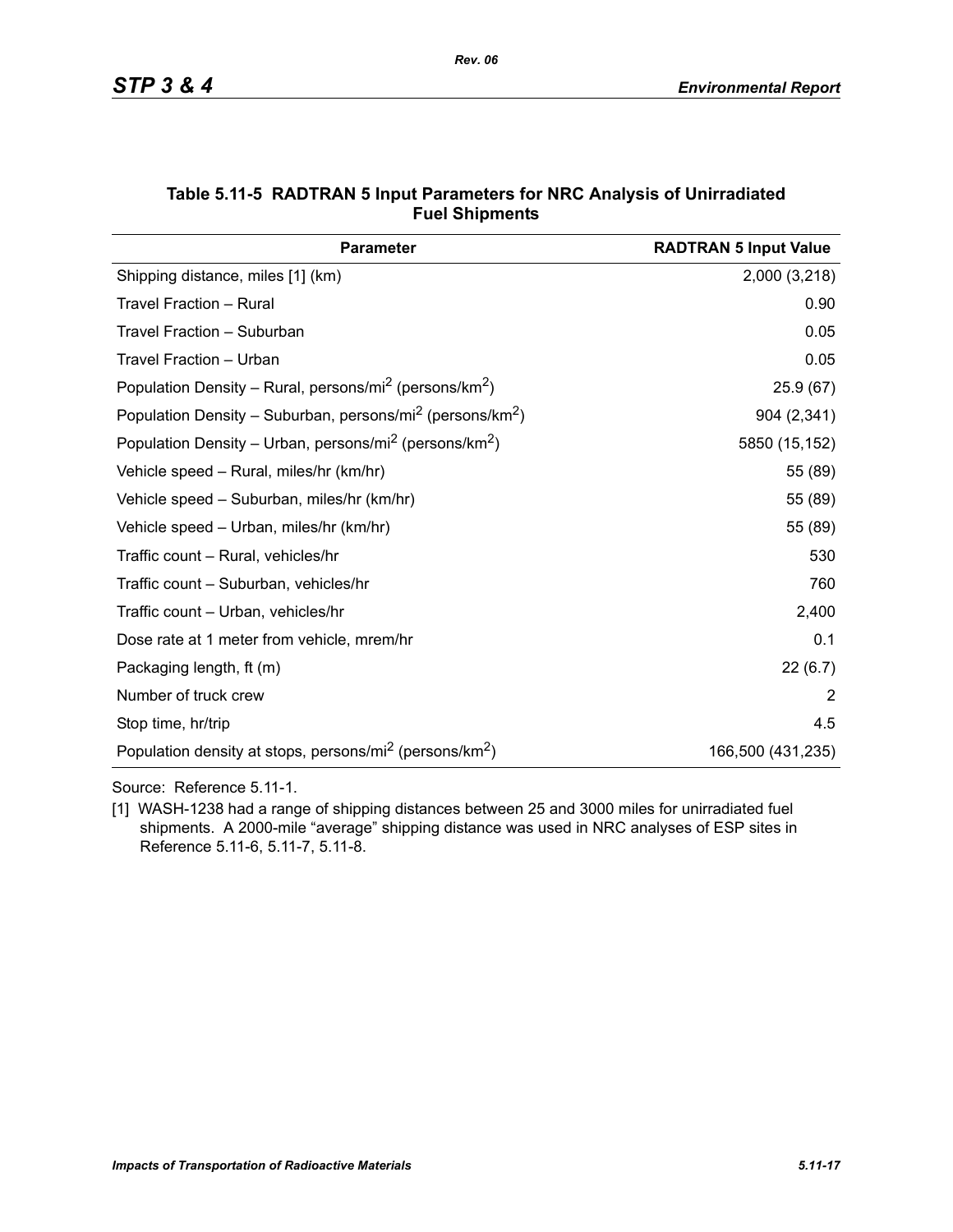|                                         |                                                                | <b>Cumulative Annual Dose,</b><br>person-rem per reference reactor year |                                      |                                        |  |
|-----------------------------------------|----------------------------------------------------------------|-------------------------------------------------------------------------|--------------------------------------|----------------------------------------|--|
| <b>Reactor Type</b>                     | <b>Normalized</b><br><b>Average Annual</b><br><b>Shipments</b> | Transport<br><b>Workers</b>                                             | <b>General Public -</b><br>onlookers | <b>General Public -</b><br>along route |  |
| Reference LWR<br>(WASH-1238)            | 6.3                                                            | 0.011                                                                   | 0.042                                | 0.0010                                 |  |
| <b>ABWR</b>                             | 6.4                                                            | 0.011                                                                   | 0.042                                | 0.0010                                 |  |
| 10 CFR 51.52 Table<br>S-4 condition [1] | 365<br>per day)<br>(<1                                         | 4                                                                       | 3                                    | 3                                      |  |

### **Table 5.11-6 Radiological Impacts of Transporting Unirradiated Fuel to the STP Site by Truck**

[1] Table S-4 conditions apply to all types of radioactive material transportation. The impacts of unirradiated fuel shipments constitute a small fraction of the overall cumulative annual dose limit.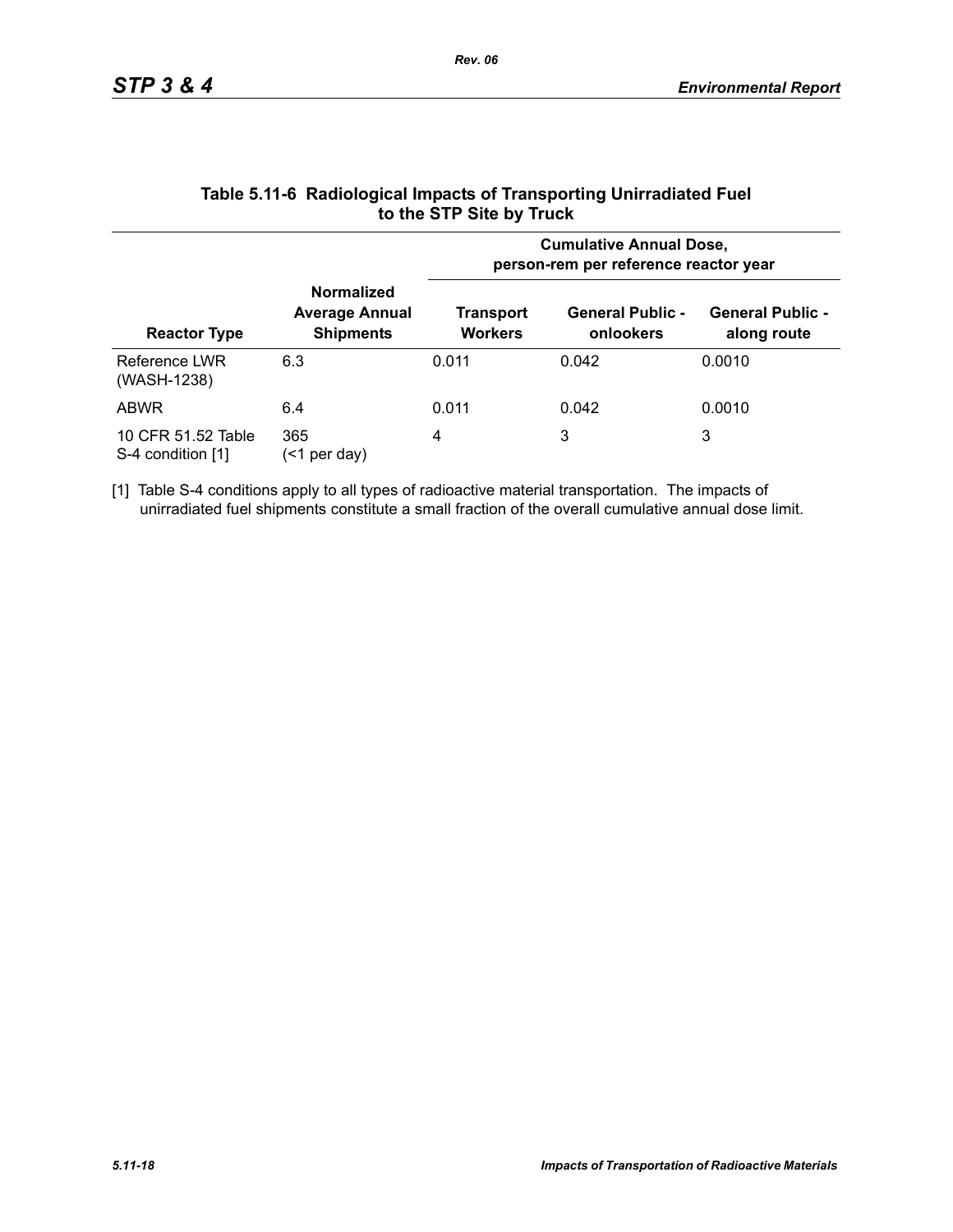| <b>RADTRAN 5 input</b>                                                          |                                    |                                                                                                                                                                           |  |  |  |  |
|---------------------------------------------------------------------------------|------------------------------------|---------------------------------------------------------------------------------------------------------------------------------------------------------------------------|--|--|--|--|
| <b>Parameter</b>                                                                | value                              | <b>Source</b>                                                                                                                                                             |  |  |  |  |
| Vehicle speed - Rural (miles/hr)                                                | 55                                 | Based on average speed in rural areas                                                                                                                                     |  |  |  |  |
| Vehicle speed - Suburban (miles/hr)                                             | 55                                 | given in Reference 5.11-16. Because<br>most travel is on interstate highways, the                                                                                         |  |  |  |  |
| Vehicle speed - Urban (miles/hr)                                                | 55                                 | same vehicle speed is assumed in rural,<br>suburban, and urban areas. No speed<br>reductions were assumed for travel at<br>rush hour.                                     |  |  |  |  |
| Traffic count - Rural (vehicles/hr)                                             | 530                                | Reference 5.11-16                                                                                                                                                         |  |  |  |  |
| Traffic count - Suburban (vehicles/hr)                                          | 760                                | Reference 5.11-16                                                                                                                                                         |  |  |  |  |
| Traffic count - Urban (vehicles/hr)                                             | 2400                               | Reference 5.11-16                                                                                                                                                         |  |  |  |  |
| Dose rate at 1 m from vehicle (mrem/hr) 13                                      |                                    | Approximate rate at 1 m that is<br>equivalent to maximum dose rate<br>allowed by Federal regulations (i.e., 10<br>mrem/hr at 2 m from the side of a<br>transport vehicle) |  |  |  |  |
| Packaging dimensions, m                                                         | Length = $5.2$<br>Diameter = $1.0$ | Reference 5.11-12                                                                                                                                                         |  |  |  |  |
| Number of truck crew                                                            | $\overline{2}$                     | Reference 5.11-16                                                                                                                                                         |  |  |  |  |
| Stop time (hr/trip)                                                             | $\overline{4}$                     | Route specific                                                                                                                                                            |  |  |  |  |
| Population density at Stops<br>(person/km <sup>2</sup> )                        | 30,000                             | Reference 5.11-14                                                                                                                                                         |  |  |  |  |
| Min/Max Radii of Annular Area<br>Surrounding Vehicle at Stops (m)               | 1 to 10                            | Reference 5.11-14                                                                                                                                                         |  |  |  |  |
| Shielding Factor Applied to Annular<br>Area Surrounding Vehicle at Stops        | 1 (no shielding)                   | Reference 5.11-14                                                                                                                                                         |  |  |  |  |
| <b>Population Density Surrounding Truck</b><br>Stops (persons/km <sup>2</sup> ) | 340                                | Reference 5.11-14                                                                                                                                                         |  |  |  |  |
| Min/Max Radii of Annular Area<br>Surrounding Truck Stop (m)                     | 10 to 800                          | Reference 5.11-14                                                                                                                                                         |  |  |  |  |
| Shielding Factor Applied to Annular<br>Area Surrounding Truck Stop              | 0.2                                | Reference 5.11-14                                                                                                                                                         |  |  |  |  |

# **Table 5.11-7 RADTRAN 5 Incident-free Exposure Parameters**